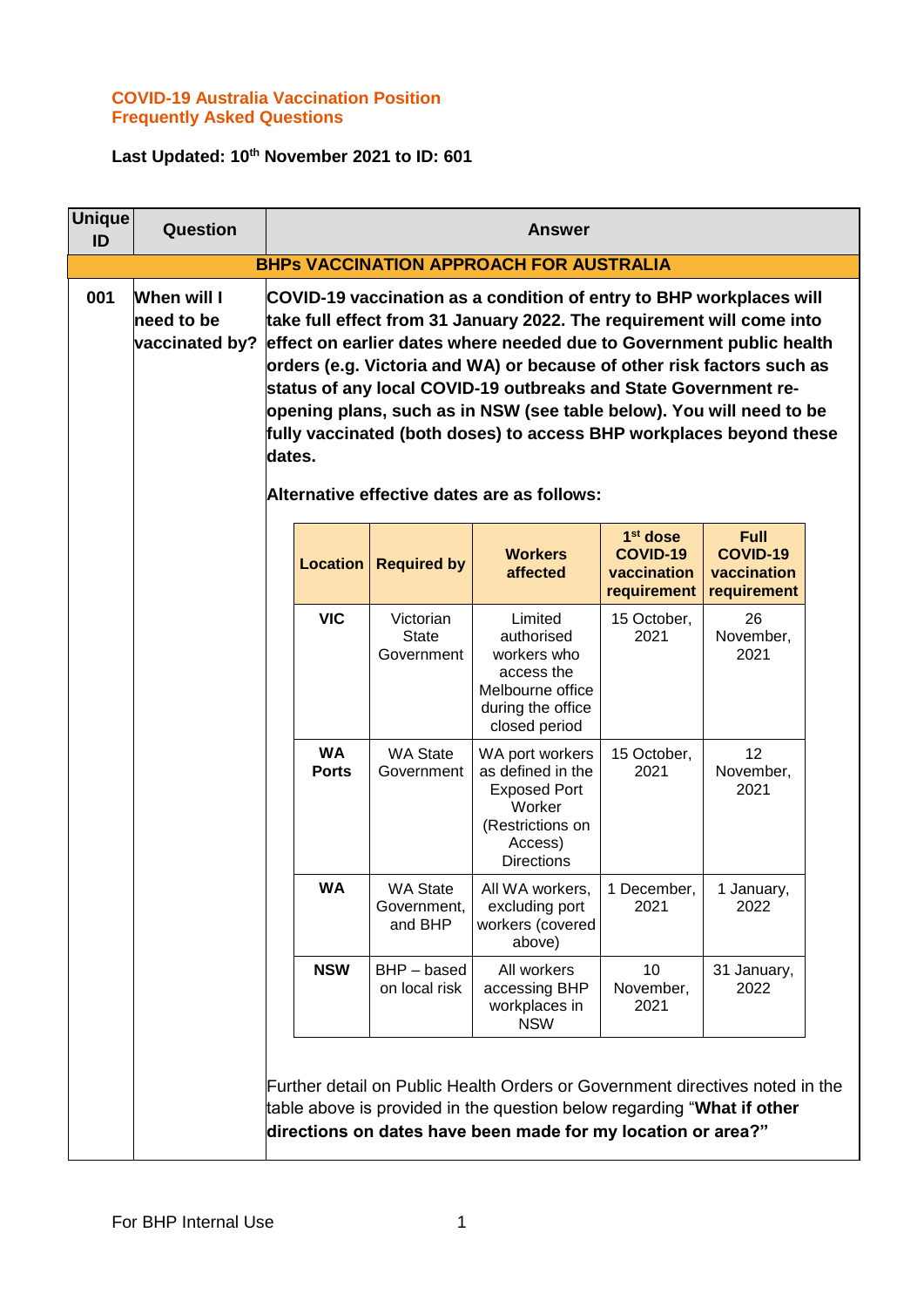|     |                                                                                               | If further adjustments to effective dates are required, separate<br>announcements will be made through local COVID-19 EMT communications<br>along with further workforce engagement. Supplementary vaccination<br>requirements may be defined if recommended by the Australian Technical<br>Advisory Group on Immunisation (ATAGI).<br><b>Additional detail regarding the position for New South Wales Energy</b><br><b>Coal (NSWEC)i</b><br>With the heightened risk profile in New South Wales, including the State<br>Government plan to ease restrictions, along with relatively low vaccination<br>rates in the local community, earlier vaccination dates have been determined<br>for BHP workplaces in NSW.<br>To retain access to NSWEC workplaces in NSW, workers and visitors will be<br>required to have their first vaccination dose by 10 November 2021. To<br>retain access, evidence of a second dose will need to be provided by 31<br>January 2022. |
|-----|-----------------------------------------------------------------------------------------------|----------------------------------------------------------------------------------------------------------------------------------------------------------------------------------------------------------------------------------------------------------------------------------------------------------------------------------------------------------------------------------------------------------------------------------------------------------------------------------------------------------------------------------------------------------------------------------------------------------------------------------------------------------------------------------------------------------------------------------------------------------------------------------------------------------------------------------------------------------------------------------------------------------------------------------------------------------------------|
| 002 | What if other<br>directions on<br>dates have<br>been made for<br>my location or<br>area? e.g. | If a government public health direction is issued, BHP and our workforce needs<br>to comply with it. There may be instances where public health directions may<br>be different (for example scope or timing) to the BHP position and timing on<br>requiring vaccination as a condition of workplace entry. We will work with the<br>workforce to support a clear understanding of expectations, including any<br>changes should they arise due to new or amended public health directions.                                                                                                                                                                                                                                                                                                                                                                                                                                                                           |
|     | Government<br><b>Public Health</b><br><b>Orders</b>                                           | Current requirements are outlined below. Separate announcements will be<br>made through local COVID-19 EMTs for any future changes.                                                                                                                                                                                                                                                                                                                                                                                                                                                                                                                                                                                                                                                                                                                                                                                                                                  |
|     |                                                                                               | <b>Position for Melbourne office workers</b>                                                                                                                                                                                                                                                                                                                                                                                                                                                                                                                                                                                                                                                                                                                                                                                                                                                                                                                         |
|     |                                                                                               | The Melbourne office remains closed. For limited authorised workers who<br>access during the closed period, the State Government requires workers and<br>visitors to have their first vaccination dose by 15 October 2021, and to be fully<br>vaccinated by 26 November 2021. Further announcements will be made once<br>a decision is made to re-open the Melbourne office.                                                                                                                                                                                                                                                                                                                                                                                                                                                                                                                                                                                         |
|     |                                                                                               | <b>Position for West Australian Port workers</b>                                                                                                                                                                                                                                                                                                                                                                                                                                                                                                                                                                                                                                                                                                                                                                                                                                                                                                                     |
|     |                                                                                               | From 15 October 2021, WA port workers as defined in the Exposed Port<br>Worker (Restrictions on Access) Directions, need to have had their first dose<br>of a COVID-19 vaccine to access an exposed vessel, carry out a service in<br>connection with an exposed vessel, or interact with vessel crew.                                                                                                                                                                                                                                                                                                                                                                                                                                                                                                                                                                                                                                                               |
|     |                                                                                               | Port workers must be fully vaccinated (two doses of approved COVID-19<br>vaccination) by 12 November 2021. More information is available via this link:<br>Exposed Port Worker (Restrictions on Access) Directions (No 3)                                                                                                                                                                                                                                                                                                                                                                                                                                                                                                                                                                                                                                                                                                                                            |
|     |                                                                                               | <b>Position for other West Australian workers and visitors</b>                                                                                                                                                                                                                                                                                                                                                                                                                                                                                                                                                                                                                                                                                                                                                                                                                                                                                                       |
|     |                                                                                               | As per the WA State Government announcement, the Resources Industry<br>Worker (Restrictions on Access) Directions provides that workers at rural or                                                                                                                                                                                                                                                                                                                                                                                                                                                                                                                                                                                                                                                                                                                                                                                                                  |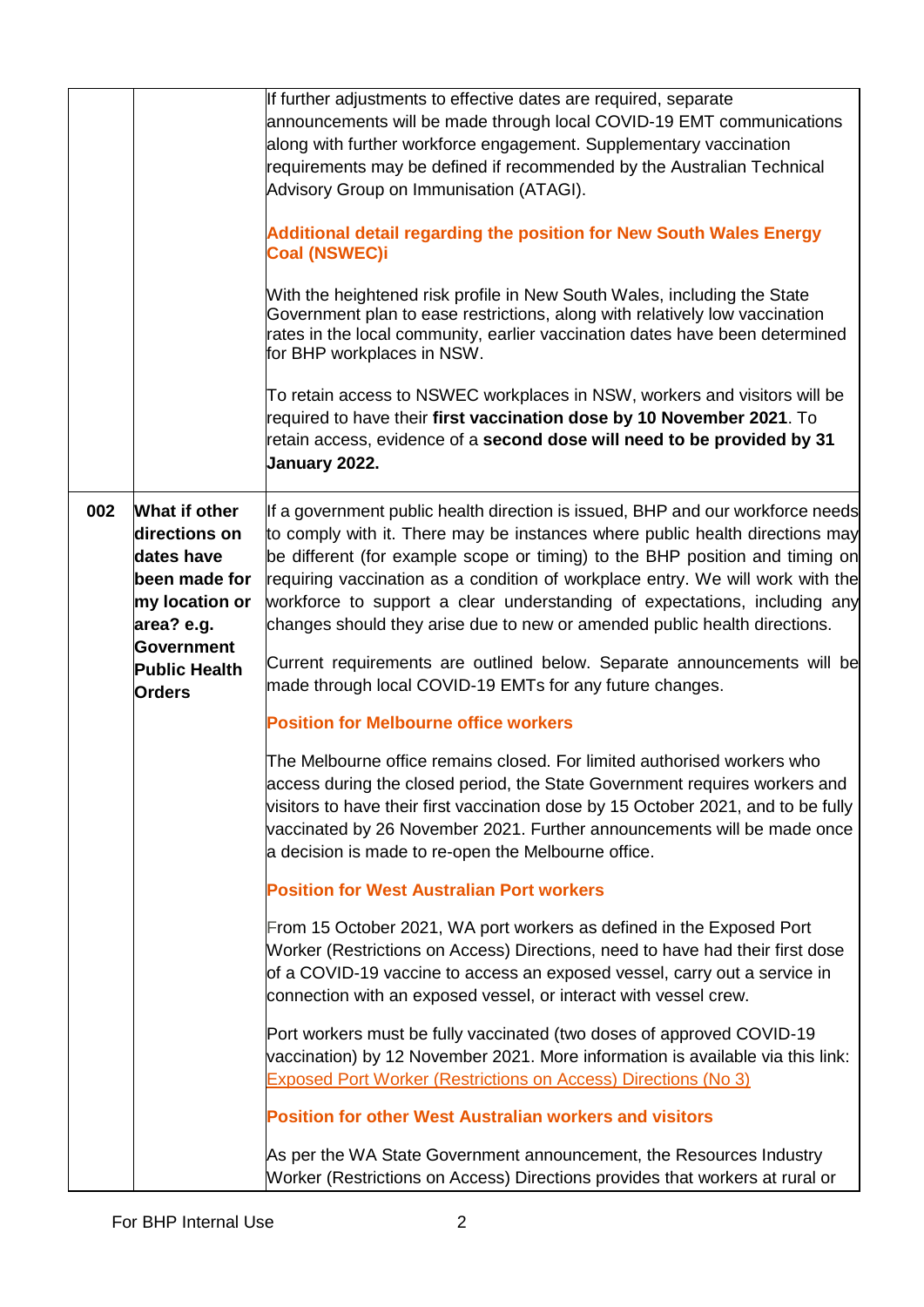|     |                                                                                                                            | remote resources industry sites, such as BHP's WA mines, or remote<br>operating centres, such as BHP's IROC and TROC facilities, must have<br>received their first dose of a COVID-19 vaccine by 1 December 2021, and<br>be fully vaccinated by 1 January 2022. More information is available via this<br>link: Resources Industry Worker (Restrictions on Access) Directions.<br>The public health direction applies to workers in WA mining, oil and gas and<br>exploration operations, visitors to these operations, as well as all resource<br>sector workers who work at regional and remote mine sites and other critical<br>operation locations including remote operations. The public health direction<br>will cover most of our WA workforce, and all workplaces (including Perth<br>Office due to IROC). We are extending the application of this direction to<br>all WA BHP workers and visitors to keep our people safe.<br>The public health direction will come into effect from 12.01am December 1 <sup>st</sup><br>2021.                               |
|-----|----------------------------------------------------------------------------------------------------------------------------|-------------------------------------------------------------------------------------------------------------------------------------------------------------------------------------------------------------------------------------------------------------------------------------------------------------------------------------------------------------------------------------------------------------------------------------------------------------------------------------------------------------------------------------------------------------------------------------------------------------------------------------------------------------------------------------------------------------------------------------------------------------------------------------------------------------------------------------------------------------------------------------------------------------------------------------------------------------------------------------------------------------------------------------------------------------------------|
| 003 | Who will be<br>impacted by<br>approach?<br>Does this<br>vaccination<br>approach apply<br>to contractors?                   | The requirement to be vaccinated will apply to all people seeking<br>access to BHP managed workplaces in Australia, including employees,<br>this vaccination contractors and visitors, except for:<br>External emergency response personnel who are responding to an<br>emergency (such as police, fire service, and paramedics).<br>Government Officials and members of Traditional Owner groups,<br>who are not employees or contractors, to whom BHP is required to<br>provide entry - confirmation of vaccination status will be requested but<br>not required, and other controls (for example, masks, social distancing<br>and limiting contact with others) will be required to the greatest extent<br>possible.<br><b>BHP managed workplaces</b> are workplaces where BHP can set and<br>reinforce health and safety standards in Australia, including locations such as<br>BHP corporate offices, mining and processing sites and other managed<br>locations, such as BHP operated ports. For further information, please<br>contact your local Pandemic Lead. |
| 004 | Is this position<br>only for<br><b>Minerals</b><br>Australia or will<br>it apply to all<br><b>BHP workers</b><br>globally? | This position is specific to our Australian-based workforce, including<br>those that work for Global Functions and Petroleum in Australia.<br>All other regions are undertaking their own assessments and associated<br>announcements.                                                                                                                                                                                                                                                                                                                                                                                                                                                                                                                                                                                                                                                                                                                                                                                                                                  |
| 005 | Does this<br>approach<br>include all<br>senior leaders<br>including the<br>CEO, ELT and                                    | Yes. From the relevant effective dates, all people seeking access to BHP<br>managed workplaces in Australia will be required to be vaccinated, with the<br>exception of emergency personnel, and certain officials and members of<br>Traditional Owner groups who are not employees or contractors.<br>This will include all senior leaders including our CEO, ELT and Board<br>Members.                                                                                                                                                                                                                                                                                                                                                                                                                                                                                                                                                                                                                                                                                |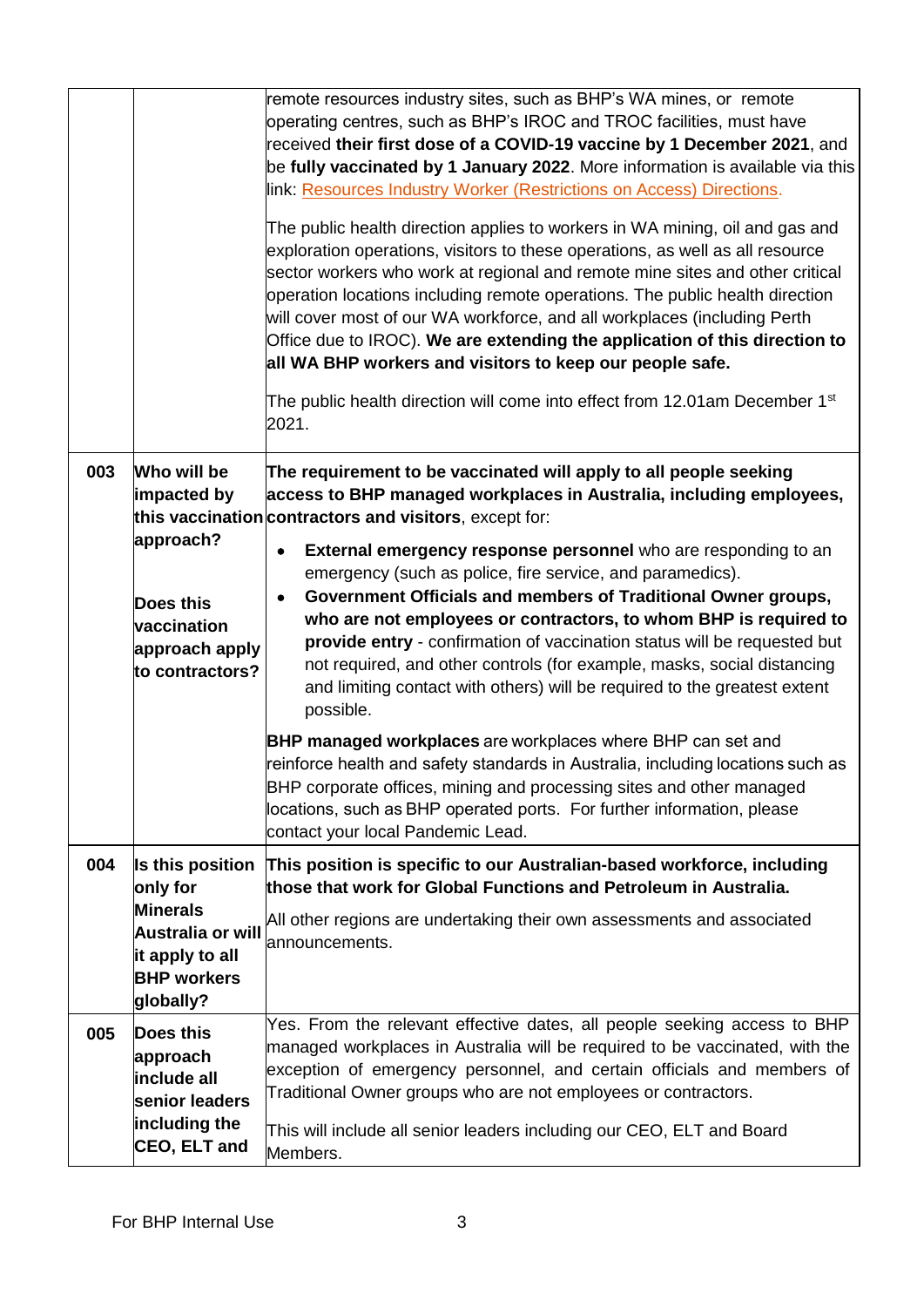|     | <b>Board</b><br>Members?                                                                            |                                                                                                                                                                                                                                                                                                                                                                                          |
|-----|-----------------------------------------------------------------------------------------------------|------------------------------------------------------------------------------------------------------------------------------------------------------------------------------------------------------------------------------------------------------------------------------------------------------------------------------------------------------------------------------------------|
| 006 | Why is BHP<br>making the<br>COVID-19<br>vaccination a<br>condition of<br>entry to the<br>workplace? | Safety is our number one priority.                                                                                                                                                                                                                                                                                                                                                       |
|     |                                                                                                     | Vaccination will help prevent serious illness or death from COVID-19<br>transmission in a BHP workplace and therefore we are acting on this<br>basis.                                                                                                                                                                                                                                    |
|     |                                                                                                     | Recent data indicates that unvaccinated people are 17 times more likely<br>to be hospitalised due to COVID-19 than vaccinated people.                                                                                                                                                                                                                                                    |
|     |                                                                                                     | BHP has to keep its workforce safe. This condition on entry to our<br>workplaces is to keep our people safe.                                                                                                                                                                                                                                                                             |
|     |                                                                                                     | Additional detail:                                                                                                                                                                                                                                                                                                                                                                       |
|     |                                                                                                     | BHP has a responsibility to provide a safe workplace for all. BHP also has a<br>responsibility to help protect local communities, particularly remote and<br>Indigenous communities where immediate medical care is less accessible.                                                                                                                                                     |
|     |                                                                                                     | Delta is the predominant COVID-19 strain in Australia. It causes more severe<br>illness, including in younger people. It is more transmissible.                                                                                                                                                                                                                                          |
|     |                                                                                                     | Being vaccinated offers a high degree of protection against serious illness<br>and death.                                                                                                                                                                                                                                                                                                |
|     |                                                                                                     | Vaccinated people can still transmit the virus but at a lower rate than<br>unvaccinated people. This means that herd immunity is extremely unlikely<br>and we all face contracting COVID-19 at some point. This is particularly<br>relevant given the Government plans to transition away from restrictions as<br>population vaccination thresholds of at least 70% and 80% are reached. |
|     |                                                                                                     | BHP has reviewed the status and effectiveness of COVID-19 controls in line<br>with the latest scientific evidence and expert health advice. The science is<br>clear that widespread vaccination saves lives.                                                                                                                                                                             |
|     |                                                                                                     | To keep people in our workplaces safe, we need people to be vaccinated.<br>This way, if you do contract COVID-19 you stand a very strong chance of<br>returning to full health as quickly as possible.                                                                                                                                                                                   |
|     |                                                                                                     | As the Government moves to reopen the country and transition away from<br>harder controls, vaccination as a condition of workplace entry will help<br>prevent serious illness or death arising from COVID-19 transmission<br>occurring in a BHP managed workplace.                                                                                                                       |
|     |                                                                                                     | BHP will continue to monitor new information as the pandemic evolves and<br>evaluate the control framework.                                                                                                                                                                                                                                                                              |
| 007 | Why is BHP<br>able to make<br>the COVID-19                                                          | BHP has a positive legal obligation to ensure health and safety,<br>including by reducing the risk of COVID-19 transmission, as far as is<br>reasonably practicable.                                                                                                                                                                                                                     |
|     | vaccination a<br>condition of                                                                       | These obligations for our operations across Australia are contained in state-<br>based health and safety legislation in WA, SA, NSW, VIC and QLD. Note,                                                                                                                                                                                                                                  |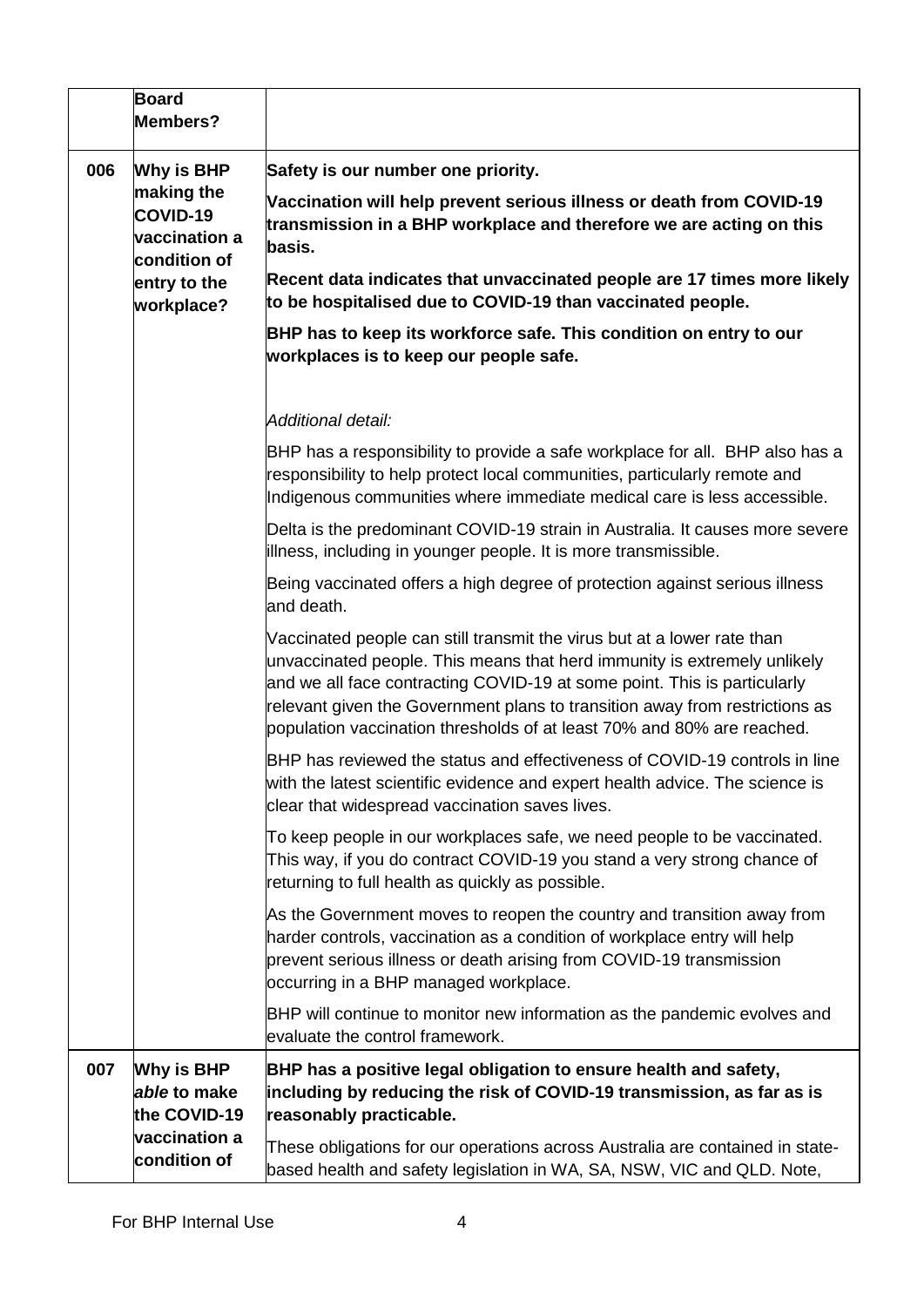|     | workplace<br>entry?                                                                   | that the Coal Mining Safety and Health Act 1999 (Qld) applies at our<br>Queensland mines. This legislation provides that BHP must ensure that risk<br>is at an acceptable level.                                                                                                                                                                                |
|-----|---------------------------------------------------------------------------------------|-----------------------------------------------------------------------------------------------------------------------------------------------------------------------------------------------------------------------------------------------------------------------------------------------------------------------------------------------------------------|
|     |                                                                                       | BHP also needs to comply with local laws regarding vaccination, including<br>public health orders and directions.                                                                                                                                                                                                                                               |
|     |                                                                                       | As State, Territory and Federal governments move to reopen the country and<br>transition away from harder controls, vaccination as a condition of workplace<br>entry will help prevent serious illness or death arising from COVID-19<br>transmission occurring in a BHP managed workplace.                                                                     |
|     |                                                                                       | Additional detail:                                                                                                                                                                                                                                                                                                                                              |
|     |                                                                                       | It is not possible to contain the spread of the Delta variant of COVID-19. This<br>means eventually everyone will encounter COVID-19.                                                                                                                                                                                                                           |
|     |                                                                                       | Vaccination significantly reduces the risk of hospitalisation or death if you are<br>infected with COVID. It also helps reduce the likelihood that if you have<br>COVID you will give it to someone else.                                                                                                                                                       |
|     |                                                                                       | Vaccination as a condition of workplace entry has been risk-assessed by<br>subject matter experts. It is being implemented as a control measure to<br>mitigate risks associated with COVID-19.                                                                                                                                                                  |
| 008 | <b>What scientific</b><br>data has BHP<br>based its<br>decision on?<br>Does this show | BHP has based its decisions on the guidance of reputable, authoritative<br>agencies such as the Australian Department of Health, US Center for<br>Disease Control & Prevention (CDC), Public Health England, the European<br>CDC. Peer reviewed scientific medical publications have also been<br>considered and subject matter experts have also been engaged. |
|     | the vaccine<br>reduces<br>transmissibility                                            | Research shows vaccinated people can still transmit the virus but at a lower<br>rate than unvaccinated people.                                                                                                                                                                                                                                                  |
| 009 | <b>Can I have</b><br>Imore<br>information on<br>the risk<br>evaluation?               | The risk-based health and safety rationale that supports the decision to<br>require COVID-19 vaccination as a condition of workplace entry can be found<br><u>here.</u>                                                                                                                                                                                         |
| 010 | If herd                                                                               | Vaccination greatly reduces the risk of serious illness and death.                                                                                                                                                                                                                                                                                              |
|     | immunity is<br>unlikely, how<br>will a vaccine<br>help?                               | Vaccinated people are also less likely to become infected or to transmit the<br>virus to others, but this can still happen. To keep people in our workplaces<br>safe, we need people to be vaccinated.                                                                                                                                                          |
|     |                                                                                       | This way, if you do contract COVID-19 you stand a very strong chance of<br>returning to full health as quickly as possible.                                                                                                                                                                                                                                     |
| 011 | Why is BHP<br>introducing<br>vaccination as                                           | The health and safety of the BHP workforce, their families and the<br>communities in which we operate is our number one priority.                                                                                                                                                                                                                               |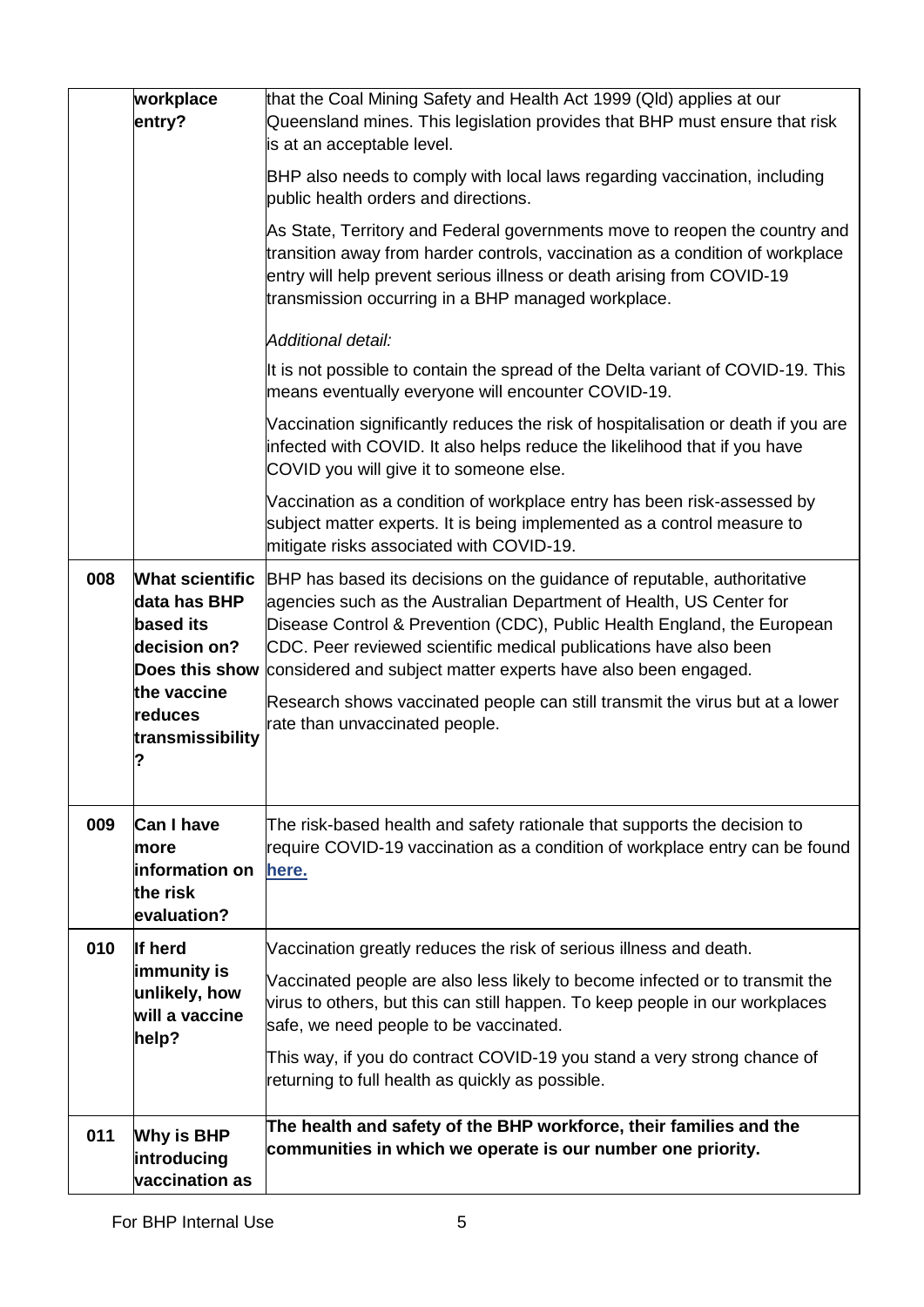|     | a condition of<br>prior to the<br><b>Australian</b><br>Government<br>doing so?                                                   | As the Federal and State Governments reopen the country everyone will<br>workplace entry eventually encounter the virus. Being vaccinated offers a high degree of<br>protection against serious illness and death. Given we now know this,<br>we are obliged to act.<br>In some locations, currently WA and Victoria, we are acting in alignment<br>with State Government health orders (see FAQ 002 in "What if other<br>directions on dates have been made for my location or area? e.g.<br><b>Government Public Health Orders?")</b><br>Additional detail:<br>Vaccinated people can still transmit the virus but at a lower rate than<br>unvaccinated people. This means that herd immunity is extremely unlikely and<br>we all will face contracting COVID-19 at some point.<br>Given this, BHP has reviewed the status and effectiveness of COVID-19<br>controls in line with the latest scientific evidence and expert health advice. The<br>science is clear that widespread vaccination saves lives.<br>To keep people in our workplaces safe, we need people to be vaccinated. |
|-----|----------------------------------------------------------------------------------------------------------------------------------|-----------------------------------------------------------------------------------------------------------------------------------------------------------------------------------------------------------------------------------------------------------------------------------------------------------------------------------------------------------------------------------------------------------------------------------------------------------------------------------------------------------------------------------------------------------------------------------------------------------------------------------------------------------------------------------------------------------------------------------------------------------------------------------------------------------------------------------------------------------------------------------------------------------------------------------------------------------------------------------------------------------------------------------------------------------------------------------------|
|     |                                                                                                                                  | This way, if you do contract COVID-19 you stand a very strong chance of<br>returning to full health as quickly as possible.<br>As the Government moves to reopen the country and transition away from<br>harder controls, vaccination as a condition of workplace entry will help<br>prevent serious illness or death arising from COVID-19 transmission<br>occurring in a BHP managed workplace.                                                                                                                                                                                                                                                                                                                                                                                                                                                                                                                                                                                                                                                                                       |
|     |                                                                                                                                  | BHP will continue to monitor new information as the pandemic evolves and<br>evaluate the control framework, including where further variants of concern<br>emerge, or more information is made available about waning immunity and<br>booster vaccinations (see FAQ 404 Will I need to get a booster shot?).                                                                                                                                                                                                                                                                                                                                                                                                                                                                                                                                                                                                                                                                                                                                                                            |
| 012 | How does this<br>approach align<br>with BHP's<br><b>Inclusion &amp;</b><br>Code of<br><b>Conduct and</b><br>focus on<br>culture? | The health and safety of the BHP workforce, their families and the communities<br>in which we operate is our number one priority.<br>Health and safety practices are governed by legislative requirements, various<br>Diversity policy, Our Requirements documents, local standards, and procedures. To ensure a<br>Charter Values, safe workplace you must adhere to all relevant requirements.<br>To help keep people in our workplaces safe and healthy, we need people to<br>be vaccinated. This measure is designed to help protect our workforce and<br>our communities. The measure is also consistent with BHP's Inclusion and<br>Diversity policy, our Charter values, and our Business Code of Conduct.                                                                                                                                                                                                                                                                                                                                                                       |
| 013 | to health<br>reasons?                                                                                                            | What if I cannot People with medical concerns or those with conditions listed as<br>get the COVID- contraindications or precautions in the ATAGI Clinical Guidance on<br>19 vaccine due COVID-19 Vaccination will be asked to follow a medical review process.<br>If through this process, the person is confirmed to have a condition<br>which prevents the person from being vaccinated, BHP will review their                                                                                                                                                                                                                                                                                                                                                                                                                                                                                                                                                                                                                                                                        |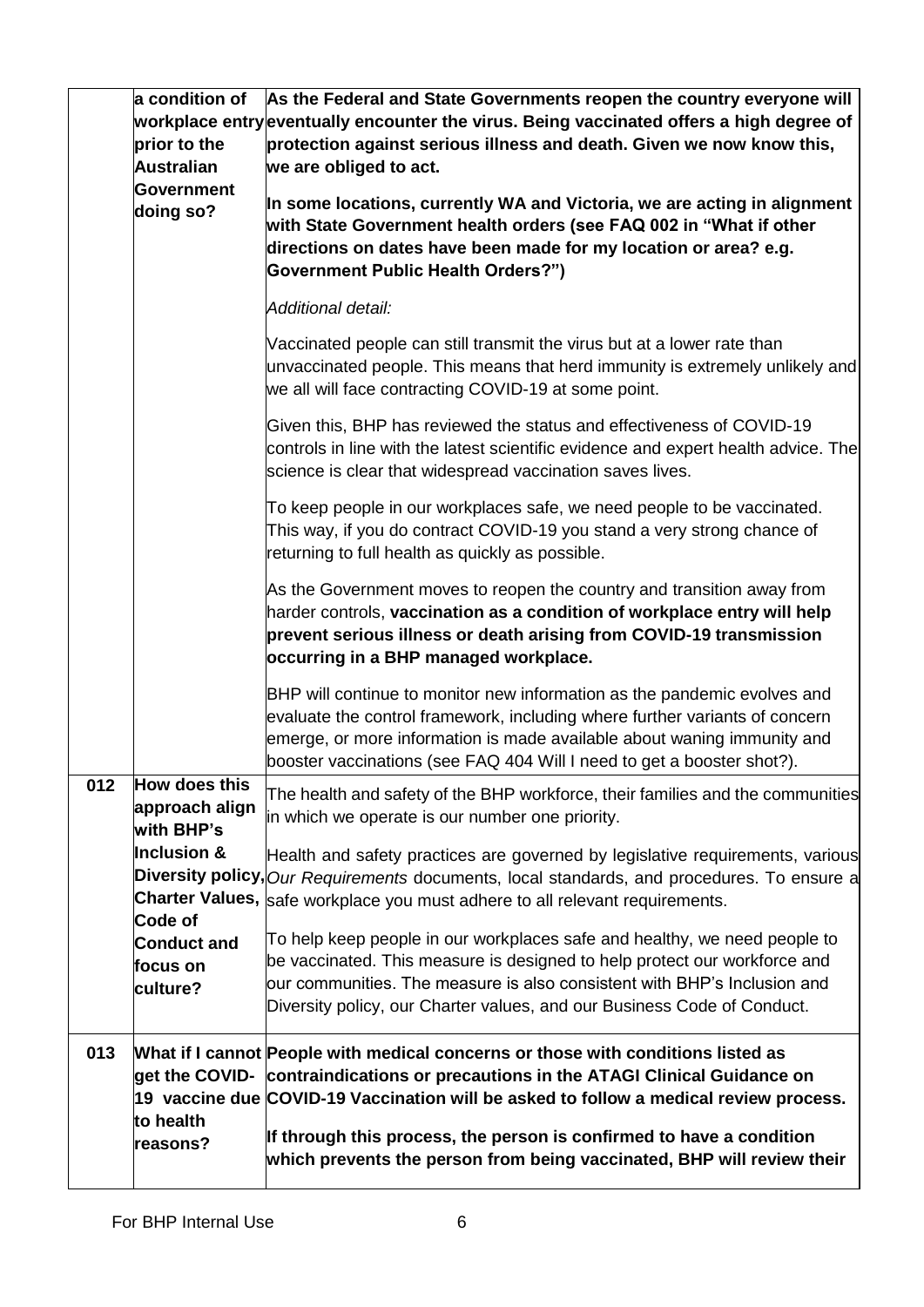| individual circumstances on a case-by-case basis, and BHP will                                                                                                                                                                                                                                                                                                     |
|--------------------------------------------------------------------------------------------------------------------------------------------------------------------------------------------------------------------------------------------------------------------------------------------------------------------------------------------------------------------|
| consider accommodating such circumstances.                                                                                                                                                                                                                                                                                                                         |
| Additional detail:                                                                                                                                                                                                                                                                                                                                                 |
| People with specific medical conditions:                                                                                                                                                                                                                                                                                                                           |
| • Medical conditions listed as contraindications or precautions in the ATAGI<br>Clinical Guidance on COVID-19 Vaccination (ATAGI Guidance), will be<br>considered an appropriate reason not to be vaccinated or not to proceed<br>to a second dose.                                                                                                                |
| • These conditions are very limited and based on evidence to date are<br>expected to impact approximately 1 in 10,000 people. Further information<br>is available in the <b>ATAGI Guidance</b> in the Contraindications and<br>Precautions sections.                                                                                                               |
| • People with medical concerns will be asked to follow the process for<br>verifying medical conditions.                                                                                                                                                                                                                                                            |
| Process for verifying medical conditions:                                                                                                                                                                                                                                                                                                                          |
| <b>BHP employees</b>                                                                                                                                                                                                                                                                                                                                               |
| The process to verify claims of medical reasons not to be<br>vaccinated will include a 2-step process:                                                                                                                                                                                                                                                             |
| A visit to your GP to complete the 'Australian Immunisation Register<br>$\bullet$<br>$(AIR)$ – immunisation medical exemption form (IM011)';                                                                                                                                                                                                                       |
| Once a COVID-19 vaccine exemption is recorded with the Australian<br>$\bullet$<br>Immunisation Register (AIR) and proof of this has been provided to BHP,<br>a BHP appointed Occupational Physician will conduct a review to better<br>understand your circumstances to support a case-by-case consideration<br>of whether appropriate accommodations can be made. |
| To enter the process please provide your details via the attached link, or the<br>following QR code. A member of the BHP Health Team will help guide and<br>support you through this process.                                                                                                                                                                      |
|                                                                                                                                                                                                                                                                                                                                                                    |
| Please note, the 'Australian Immunisation Register (AIR) - immunisation<br>medical exemption form (IM011)' is a standard form made available by the<br>Australian Government through Services Australia. It can be used by medical                                                                                                                                 |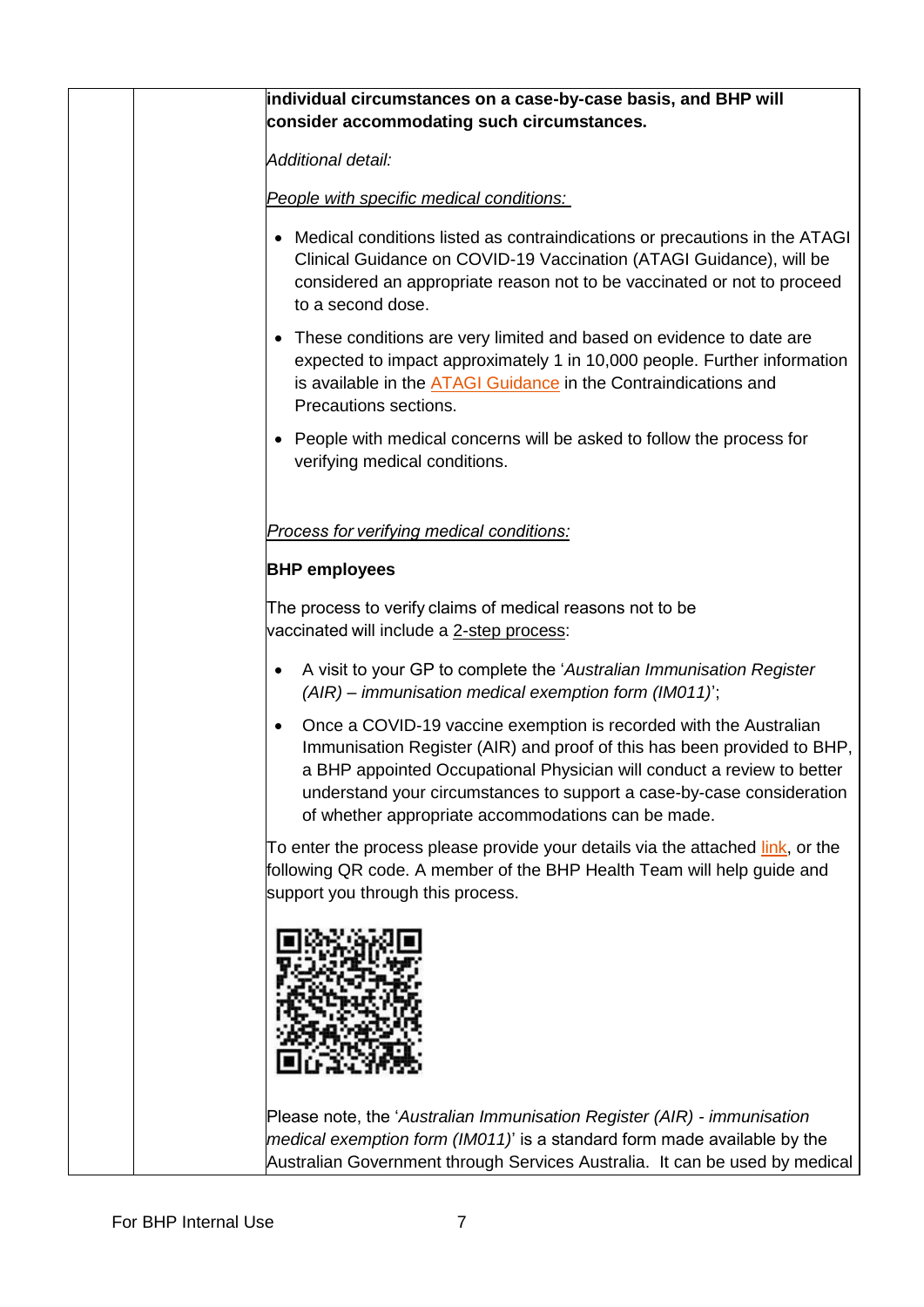|     |              | professionals to notify the AIR of an individual who has a vaccine exemption<br>due to a medical contraindication or natural immunity for a number of vaccines<br>(including COVID-19 vaccines). Both steps in the process above must be<br>completed to support a case-by-case review of possible accommodation<br>options by BHP.<br>BHP will also consider any relevant requirements under local laws, such as<br>public health directions, when carrying out this process and case-by-case<br>review of possible accommodation options.                                                                       |
|-----|--------------|-------------------------------------------------------------------------------------------------------------------------------------------------------------------------------------------------------------------------------------------------------------------------------------------------------------------------------------------------------------------------------------------------------------------------------------------------------------------------------------------------------------------------------------------------------------------------------------------------------------------|
|     |              | <b>Contract partners</b>                                                                                                                                                                                                                                                                                                                                                                                                                                                                                                                                                                                          |
|     |              | For contract partners, if you have any individuals working in a BHP managed<br>workplace that have an <b>ATAGI listed contraindication or precaution</b> , please<br>refer them to the <b>Australian Immunisation Register (AIR)</b> - immunisation<br>medical exemption form (IM011) - Services Australia to complete with their<br>GP. As a contract partner, if you have people in this situation, please reach<br>out to your Contract Owner or Purchase Order owner who will liaise with the<br>BHP Health Team to consider on a case-by-case basis whether there are any<br>possible accommodation options. |
| 014 | lose my job? | If I refuse to be You will be required to be fully vaccinated against COVID-19 to enter a<br>vaccinated, will BHP managed workplace.<br>There are very limited reasons why a person cannot be vaccinated (noted<br>medical conditions and contraindications listed in the Australian Technical                                                                                                                                                                                                                                                                                                                    |
|     |              | Advisory Group on Immunisation (ATAGI) Clinical Guidance on COVID-19<br>Vaccination). Employees who believe they are unable to meet this<br>requirement to be vaccinated should speak with their line leader. They will be<br>asked to follow the process for verifying medical conditions (see FAQ: 012<br>What if I can't get my vaccine due to health reasons?).                                                                                                                                                                                                                                               |
|     |              | We will do everything we can to engage with people who are worried about<br>getting vaccinated. However, where employees choose not to be vaccinated,<br>they will be failing to comply with a lawful and reasonable direction by BHP.<br>This will have consequences for their employment, including disciplinary<br>action up to and including termination of employment.                                                                                                                                                                                                                                       |
|     |              | We will work with employees wherever possible to avoid that outcome. We will<br>provide support and help people with their vaccination decision, including<br>providing a chance for them to speak with a health professional via the<br>support line (02 9312 5163).                                                                                                                                                                                                                                                                                                                                             |
|     |              | This is not a redundancy situation and there will not be any redundancy<br>payments.                                                                                                                                                                                                                                                                                                                                                                                                                                                                                                                              |
|     |              | This expectation is the same for all BHP employees in Australia, from our<br>operators on site, to our people based in CBD offices.                                                                                                                                                                                                                                                                                                                                                                                                                                                                               |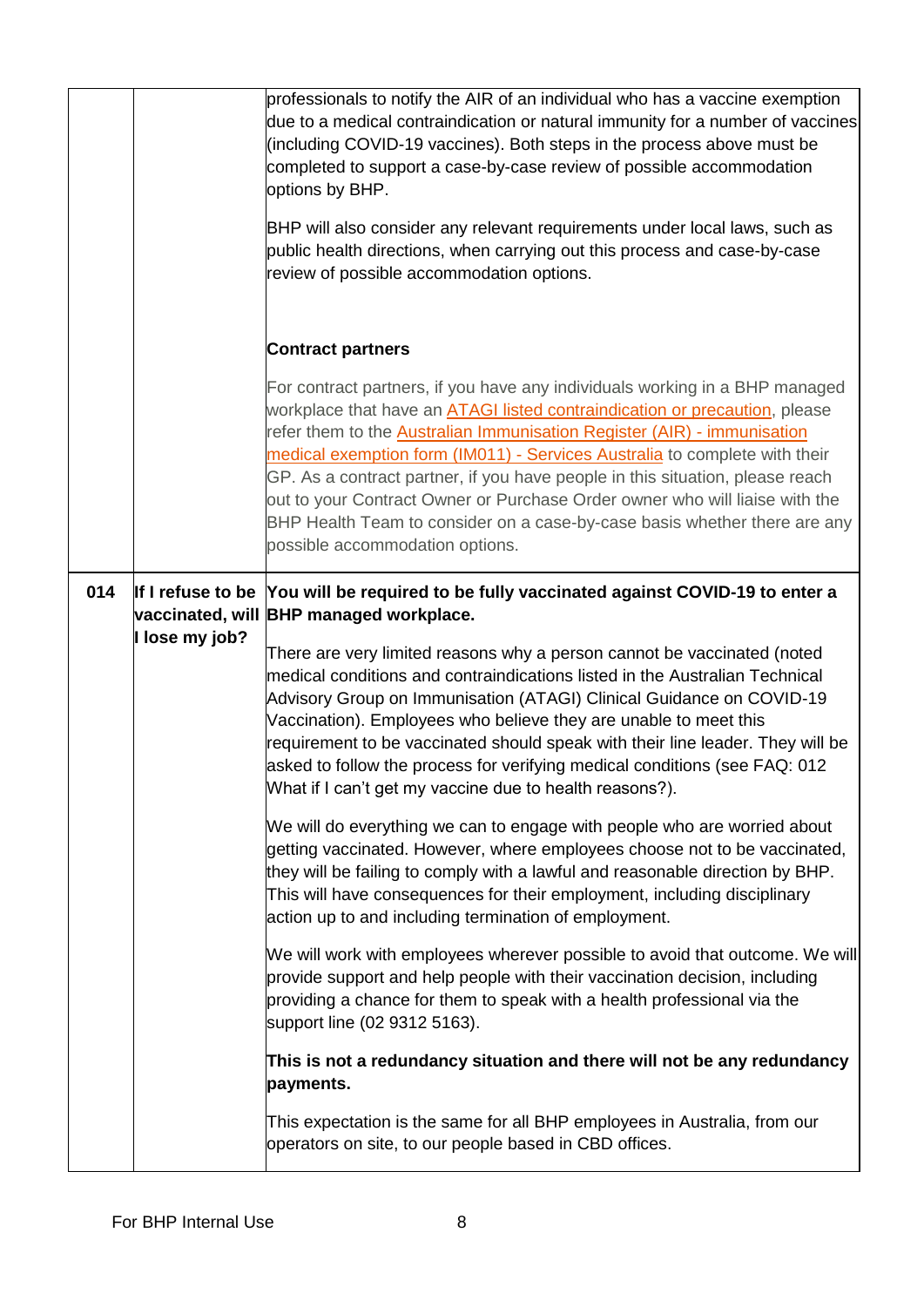| 015 | to a<br>redundancy if I<br>choose not to<br>be vaccinated?                                                    | Will I be entitled No, you will not be entitled to a redundancy, as your role will still be required<br>to be performed.                                                                                                                                                                                                                                                                                                                                                                                                                                                                                                                                                                                                                                                                                                                                                                                                                                                                                                                                                                                                                                                                                                                                                                        |
|-----|---------------------------------------------------------------------------------------------------------------|-------------------------------------------------------------------------------------------------------------------------------------------------------------------------------------------------------------------------------------------------------------------------------------------------------------------------------------------------------------------------------------------------------------------------------------------------------------------------------------------------------------------------------------------------------------------------------------------------------------------------------------------------------------------------------------------------------------------------------------------------------------------------------------------------------------------------------------------------------------------------------------------------------------------------------------------------------------------------------------------------------------------------------------------------------------------------------------------------------------------------------------------------------------------------------------------------------------------------------------------------------------------------------------------------|
| 016 | <b>Can I work</b><br>remotely from<br>home and not<br>get vaccinated?                                         | Working from home indefinitely will not be considered an appropriate option<br>across our business.                                                                                                                                                                                                                                                                                                                                                                                                                                                                                                                                                                                                                                                                                                                                                                                                                                                                                                                                                                                                                                                                                                                                                                                             |
| 017 | <b>What will</b><br>happen to<br>people who<br>breach the<br>workplace<br>access<br>requirement?              | After the effective date, accessing or attempting to access a BHP workplace<br>while not meeting the vaccination requirement will be treated as a failure to<br>comply with a lawful and reasonable direction which could lead to disciplinary<br>action up to and including termination of employment.                                                                                                                                                                                                                                                                                                                                                                                                                                                                                                                                                                                                                                                                                                                                                                                                                                                                                                                                                                                         |
| 018 | <b>Will the</b><br>vaccination<br>policy be<br>reviewed once<br>the country is<br>"living the with<br>virus"? | Like all BHP policies, the COVID-19 vaccination policy will be periodically<br>reviewed and updated based on new information relevant to the risk and the<br>ongoing effectiveness of vaccination as a control for the risk.                                                                                                                                                                                                                                                                                                                                                                                                                                                                                                                                                                                                                                                                                                                                                                                                                                                                                                                                                                                                                                                                    |
| 019 | What if I'm<br>pregnant or<br>breastfeeding -<br>how does the<br>lsite access<br>requirement<br>apply to me?  | Both ATAGI and the Royal Australian and New Zealand College of<br>Obstetricians and Gynaecologists (RANZCOG) state pregnant women are a<br>priority group for COVID-19 vaccination, and should be routinely offered the<br>Pfizer or Moderna vaccine at any stage of pregnancy.<br>Pregnant women with COVID-19 have an increased risk of severe illness and<br>adverse pregnancy outcomes (see the Australian Department<br>of Health - COVID-19 vaccination, Shared decision-making guide for women<br>who are pregnant, breastfeeding or planning pregnancy).<br>The workplace entry COVID-19 vaccination requirement applies to pregnant<br>women, however please seek advice from your doctor if you have concerns<br>about vaccination. You can also direct health related question to the BHP<br>vaccine support line ((02) 9312 5163).<br>If after discussion with your doctor you remain concerned, please<br>following the process noted below to have your individual circumstances<br>considered.<br>Process for consideration of individual circumstances<br>1. Please email <b>bhpmedical@bhp.com</b> to request a copy of the pregnancy<br>medical form.<br>2. Follow the instructions in the form including sections to be completed by<br>the employee and treating physician. |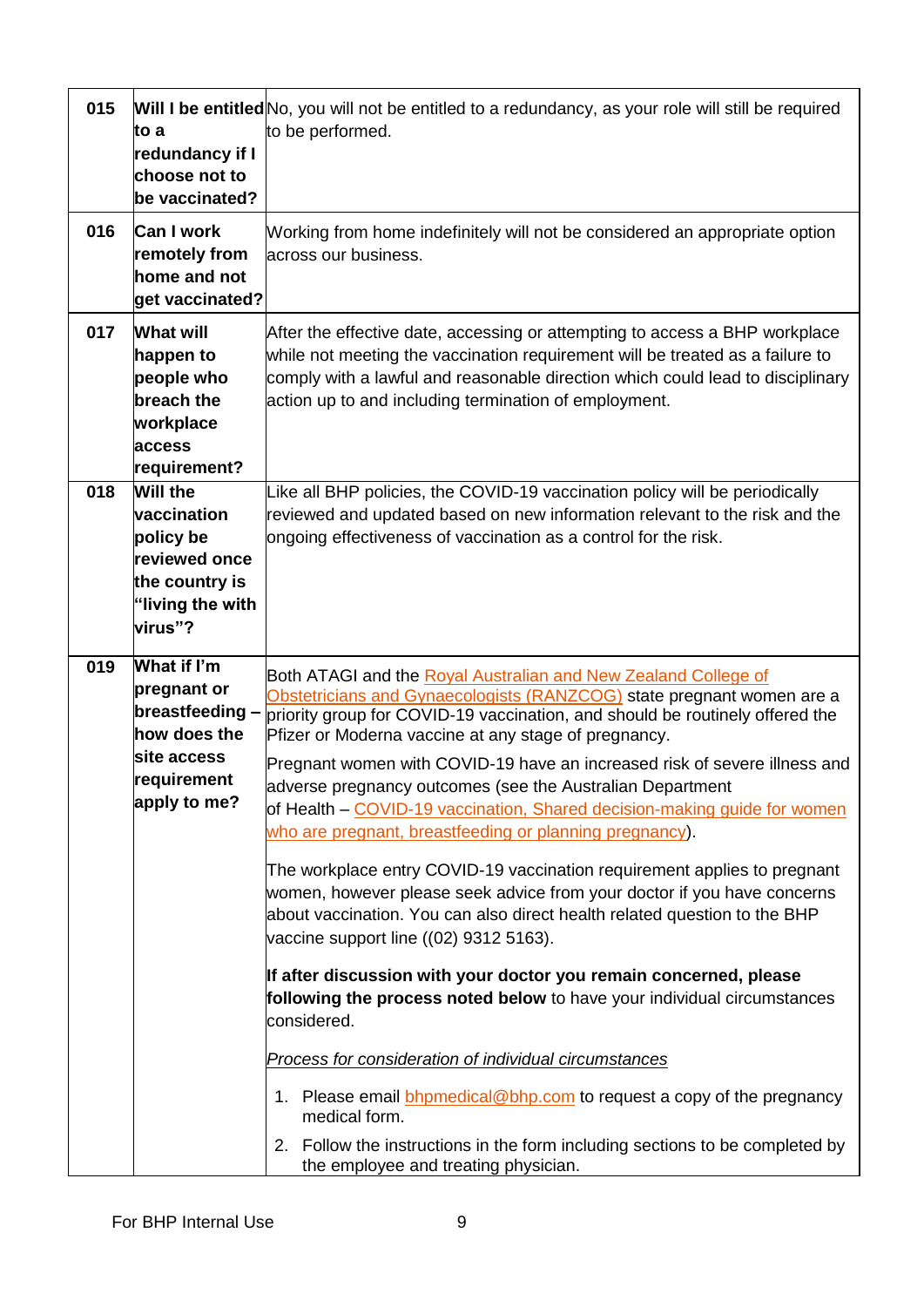|     |                                                | 3. Provide the completed for to <b>bhomedical@bhp.com</b> for review by the<br><b>BHP Health Team.</b><br>The potential application of temporary accommodations, for at least the<br>4.                                                                                                                                                                                                                  |
|-----|------------------------------------------------|----------------------------------------------------------------------------------------------------------------------------------------------------------------------------------------------------------------------------------------------------------------------------------------------------------------------------------------------------------------------------------------------------------|
|     |                                                | term of the pregnancy, will be considered on a case-by-case basis, taking<br>into account any local government requirements such as public health<br>directions and orders. HR or ER Support will be elicited as required.                                                                                                                                                                               |
|     |                                                | Note: Due to the COVID-19 risk and to align with relevant public heath<br>directions, no temporary accommodation can allow access to the workplace                                                                                                                                                                                                                                                       |
|     |                                                | without vaccination. Access to early leave or temporary work-from-home will                                                                                                                                                                                                                                                                                                                              |
|     |                                                | be considered on a case-by-case basis for pregnant women only.                                                                                                                                                                                                                                                                                                                                           |
| 020 | I am worried                                   | People with concerns about reproductive health, fertility, pregnancy and<br>about COVID-19 COVID-19 vaccinations should seek advice from their doctor on their                                                                                                                                                                                                                                           |
|     | vaccines<br>affecting my                       | particular situation or refer to the support line to speak with a health<br>professional (02 9312 5163).                                                                                                                                                                                                                                                                                                 |
|     | reproductive<br>health and<br>fertility. Where | In addition to speaking with you doctor, please also consider reviewing the<br>following information regarding COVID-19 vaccines and reproductive health:                                                                                                                                                                                                                                                |
|     | can I find out<br>more<br>information?         | The Australian Department of Health states "there is no evidence<br>$\bullet$<br>suggesting that fertility problems are a side effect of ANY<br>vaccine." https://www.health.gov.au/initiatives-and-programs/covid-19-<br>vaccines/is-it-true/is-it-true-do-covid-19-vaccines-cause-infertility                                                                                                          |
|     |                                                | Advice from the Australian Department of Health on the following<br>٠<br>link: https://www.health.gov.au/resources/publications/covid-19-<br>vaccination-shared-decision-making-guide-for-women-who-are-<br>pregnant-breastfeeding-or-planning-pregnancy                                                                                                                                                 |
|     |                                                | Both ATAGI and the Royal Australian and New Zealand College of<br>$\bullet$<br>Obstetricians and Gynaecologists (RANZCOG) state pregnant women<br>are a priority group for COVID-19 vaccination, and should be routinely<br>offered the Pfizer or Moderna vaccine at any stage of<br>pregnancy. Pregnant women with COVID-19 have an increased risk of<br>severe illness and adverse pregnancy outcomes. |
|     |                                                | The US CDC states "There is currently no evidence that any vaccines,<br>$\bullet$<br>including COVID-19 vaccines, cause fertility problems in women or<br>men." https://www.cdc.gov/coronavirus/2019-<br>ncov/vaccines/recommendations/pregnancy.html                                                                                                                                                    |
| 021 | am on                                          | Proof of vaccination will be required before an employee returns to the                                                                                                                                                                                                                                                                                                                                  |
|     | extended or<br>parental leave,                 | workplace from extended or parental leave, including annual leave and long<br>service leave, or in any scenario where they may visit a BHP managed                                                                                                                                                                                                                                                       |
|     | including                                      | workplace.                                                                                                                                                                                                                                                                                                                                                                                               |
|     | annual or long                                 |                                                                                                                                                                                                                                                                                                                                                                                                          |
|     | service leave,                                 |                                                                                                                                                                                                                                                                                                                                                                                                          |
|     | and not due to<br>return until                 |                                                                                                                                                                                                                                                                                                                                                                                                          |
|     | after the                                      |                                                                                                                                                                                                                                                                                                                                                                                                          |
|     | "required by"                                  |                                                                                                                                                                                                                                                                                                                                                                                                          |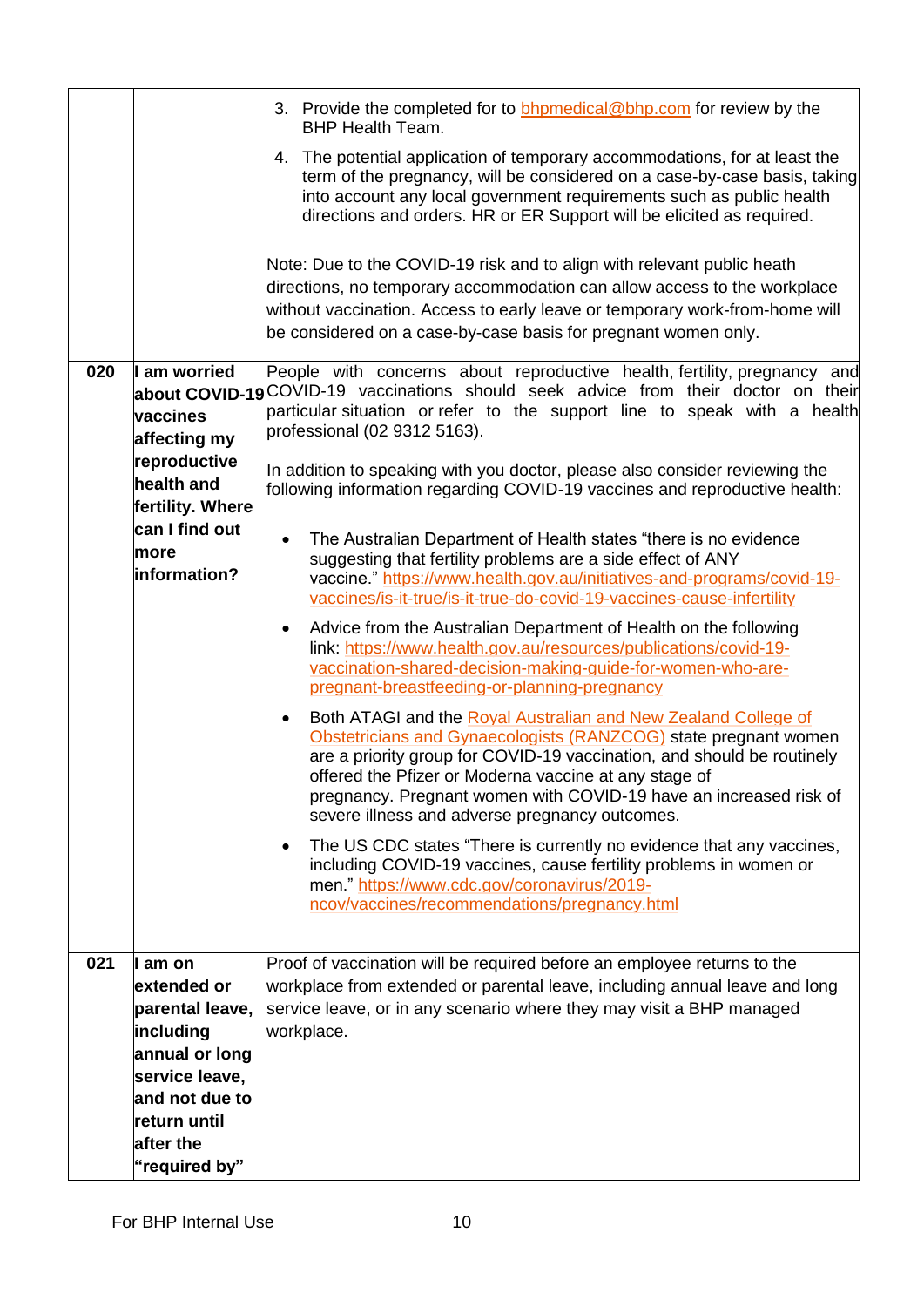|     | date - when do                     |                                                                                                                                                        |
|-----|------------------------------------|--------------------------------------------------------------------------------------------------------------------------------------------------------|
|     | I need to                          |                                                                                                                                                        |
|     | provide                            |                                                                                                                                                        |
|     | evidence of                        |                                                                                                                                                        |
|     | vaccination?                       |                                                                                                                                                        |
|     |                                    |                                                                                                                                                        |
| 022 | <b>External</b>                    | No, third party facilitators in third party venues do not need to be                                                                                   |
|     | facilitators – if                  | vaccinated.                                                                                                                                            |
|     | an off-site                        |                                                                                                                                                        |
|     | venue is used                      | The BHP Vaccination Policy applies to BHP managed workplaces only.                                                                                     |
|     | to host a team                     |                                                                                                                                                        |
|     | event /                            |                                                                                                                                                        |
|     | workshop /                         |                                                                                                                                                        |
|     | meeting, would                     |                                                                                                                                                        |
|     | those third                        |                                                                                                                                                        |
|     | parties be                         |                                                                                                                                                        |
|     | required to be                     |                                                                                                                                                        |
|     | vaccinated?                        |                                                                                                                                                        |
| 023 | <b>Have</b>                        | The Talent Acquisition and Boarding teams are work through the                                                                                         |
|     |                                    | recruitment and implementation of the vaccination requirement both with inflight recruitment                                                           |
|     | on-boarding                        | activities (e.g. direct communication with candidates) and integration of the                                                                          |
|     | processes                          | requirement into processes for the longer term (e.g. BHP careers website                                                                               |
|     | factored in the                    | FAQs, update to job advert templates, and support materials for teams).                                                                                |
|     | vaccination                        |                                                                                                                                                        |
|     | requirement for                    |                                                                                                                                                        |
|     | workplace                          |                                                                                                                                                        |
|     | entry?                             |                                                                                                                                                        |
| 024 | <b>When will BHP</b><br>review the | The risk-based COVID-19 Trigger Action Response Plans (TARPs) across                                                                                   |
|     | COVID-19                           | BHP are reviewed on a regular basis as new information is identified relevant<br>to the pandemic.                                                      |
|     | <b>Trigger Action</b>              |                                                                                                                                                        |
|     | <b>Response</b>                    | The next review, taking place over the coming weeks, will incorporate relevant                                                                         |
|     | Plan?                              | new information, including the role of COVID-19 vaccination. Although not yet                                                                          |
|     |                                    | confirmed, this may allow an increase in the trigger thresholds from one phase                                                                         |
|     |                                    | to the next once all people entering the workplace are vaccinated.                                                                                     |
|     |                                    |                                                                                                                                                        |
| 025 |                                    | How has / is the Workforce engagement commenced following the announcement at the end of                                                               |
|     | workforce                          | August, enabled by our communications, leader discussions, the support line                                                                            |
|     |                                    | being engaged? and the dedicated BHP COVID-19 vaccination email account.                                                                               |
|     |                                    |                                                                                                                                                        |
|     |                                    | BHP has welcomed the feedback, comments and questions, and will continue                                                                               |
|     |                                    | to engage in order to support effective implementation planning and execution                                                                          |
|     |                                    | of the requirement for COVID-19 vaccination as a condition of workplace                                                                                |
|     |                                    | entry.                                                                                                                                                 |
|     |                                    |                                                                                                                                                        |
|     |                                    | BHP has also been speaking with the unions and their representatives                                                                                   |
|     |                                    | regarding the workplace entry requirement.                                                                                                             |
| 026 | have heard                         |                                                                                                                                                        |
|     | about a Fair                       | No, this is not true. The case you may have heard about involved a flu<br>vaccination requirement in the aged care sector. The case (Kimber v Sapphire |
|     | Work                               | Coast Community Aged Care Ltd [2021] FWC 1818) found that an aged care                                                                                 |
|     | <b>Commission</b>                  | employee who did not agree to be vaccinated was not dismissed unfairly by                                                                              |
|     | ruling which                       | her employer. We are continuing to monitor any relevant cases and laws in                                                                              |
|     | says mandatorythis area.           |                                                                                                                                                        |
|     | vaccination is                     |                                                                                                                                                        |
|     |                                    |                                                                                                                                                        |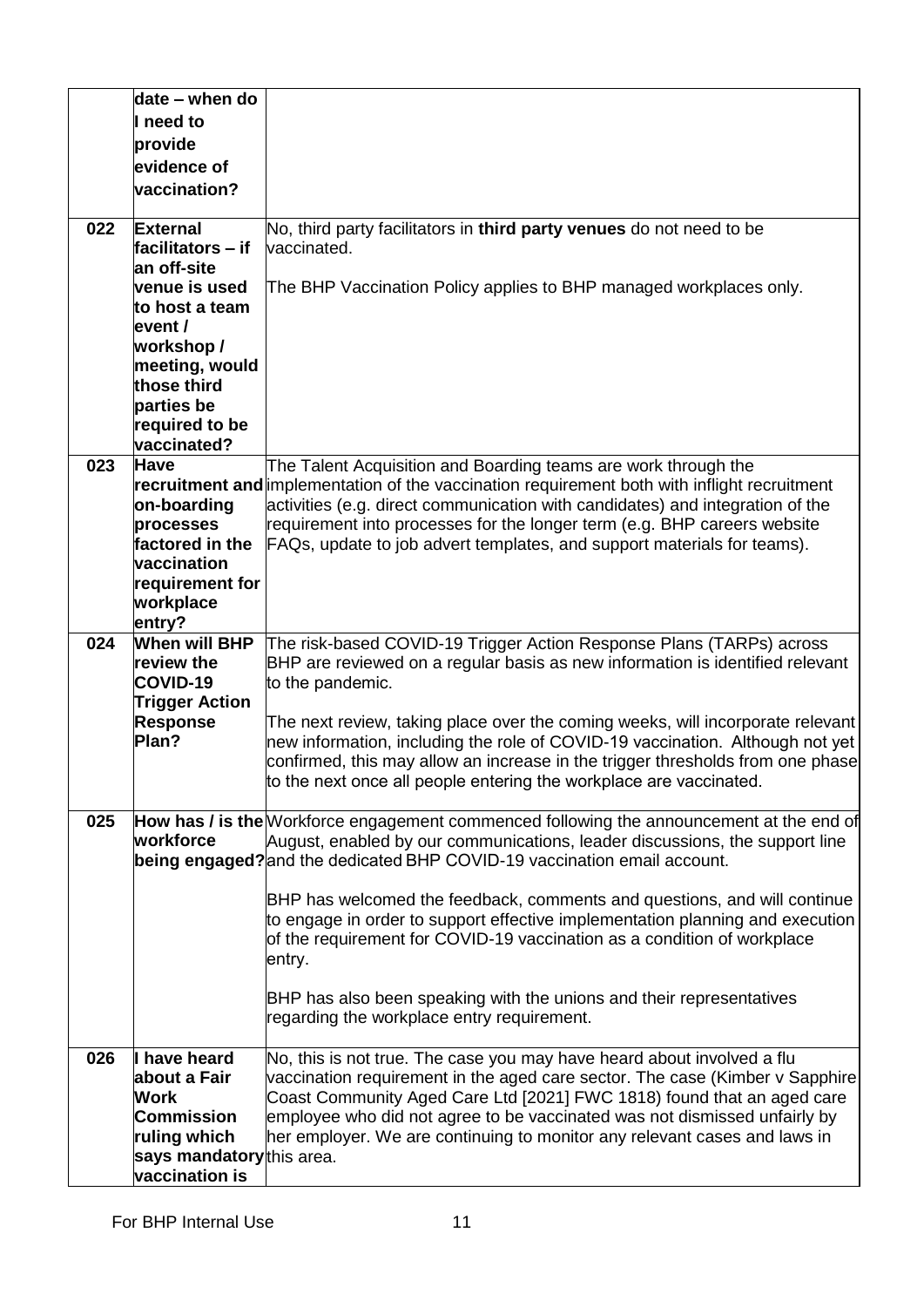|     | illegal – is that<br>true?                                                              |                                                                                                                                                                                                                                                                                                                                                                                                                                                                                                                                                                                                                                                                                                                                                                                                                                                                                                                                                                                                                                                                                                                                                                                   |
|-----|-----------------------------------------------------------------------------------------|-----------------------------------------------------------------------------------------------------------------------------------------------------------------------------------------------------------------------------------------------------------------------------------------------------------------------------------------------------------------------------------------------------------------------------------------------------------------------------------------------------------------------------------------------------------------------------------------------------------------------------------------------------------------------------------------------------------------------------------------------------------------------------------------------------------------------------------------------------------------------------------------------------------------------------------------------------------------------------------------------------------------------------------------------------------------------------------------------------------------------------------------------------------------------------------|
| 027 | attends a<br>childcare<br>facility past the<br>workplace<br>entry? (Eg<br>Perth office) | What if my child Refer to the Australia Government Health Department for the minimum age<br>eligibility criteria for COVID-19 vaccination in Australia, which is currently 12-<br>years of age or older.<br>Children that attend a managed childcare facility inside the workplace entry<br>point (e.g. Perth office) are not required to be vaccinated - typically all children<br>that attend such facilities do not meet the minimum age eligibility criteria for<br>vaccination.                                                                                                                                                                                                                                                                                                                                                                                                                                                                                                                                                                                                                                                                                              |
| 028 | <b>Does this</b><br>requirement<br>apply to<br>villages?                                | The requirement to be vaccinated will apply to all people seeking access to BHP<br>managed workplaces in Australia.<br>accommodation BHP managed workplaces are workplaces where BHP can set and reinforce<br>health and safety standards in Australia, including locations such as BHP<br>corporate offices, mining and processing sites and other managed locations,<br>such as BHP operated ports. For further information, please contact your local<br>Pandemic Lead.<br>In accommodation villages, the requirement applies to those working at the<br>village as employees or contractors of BHP.                                                                                                                                                                                                                                                                                                                                                                                                                                                                                                                                                                           |
| 029 | Can I rely on<br>my religious<br>beliefs as a<br>basis not to be<br>vaccinated?         | Almost all religions encourage vaccination. Religious beliefs are not generally<br>a reason why a person cannot be vaccinated against COVID-19. Due to the risk<br>COVID-19 presents, no permanent accommodation can be made regarding<br>access to the workplace without vaccination.<br>Process for consideration of individual circumstances<br>If you believe your specific circumstances warrant accommodation, you will<br>need to provide documented evidence outlining your particular situation,<br>including:<br>• The religion / religious institution of which you are a member;<br>A statement of why you believe that your religion prohibits COVID-19<br>vaccination;<br>Evidence of your membership of the religion (this could be official<br>documentation or a letter from a religious leader);<br>Information from your religious institution outlining the basis why your<br>religion prohibits COVID-19 vaccination; and<br>any further information you wish to support your request.<br>BHP will consider your request on a case-by-case basis. Please provide the<br>requested documentation to minaucovidvaccination@bhp.com.<br>Additional information: |
|     |                                                                                         |                                                                                                                                                                                                                                                                                                                                                                                                                                                                                                                                                                                                                                                                                                                                                                                                                                                                                                                                                                                                                                                                                                                                                                                   |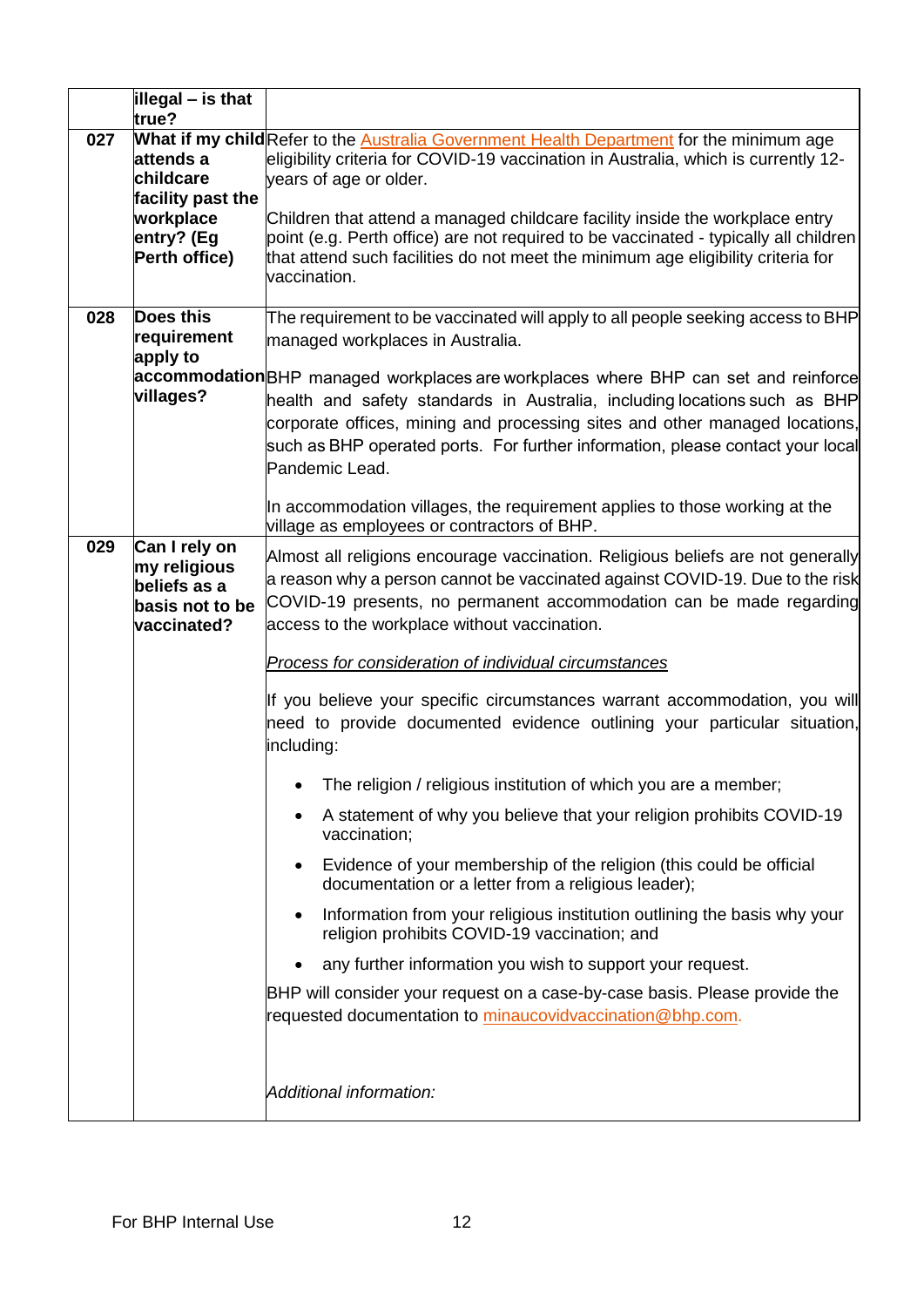| There has been some public concern regarding the alleged use of human tissue<br>in the production of vaccines. We encourage you to inform yourself regarding<br>the manufacture of vaccines. The following articles may assist: |
|---------------------------------------------------------------------------------------------------------------------------------------------------------------------------------------------------------------------------------|
| https://www.vaticannews.va/en/pope/news/2021-08/pope-francis-appeal-<br>covid-19-vaccines-act-of-love.html                                                                                                                      |
| https://theconversation.com/cells-from-human-foetuses-are-important-for-<br>developing-vaccines-but-theyre-not-an-ingredient-157484                                                                                             |

|     |                                                                                                 | <b>INDIGENOUS EMPLOYEES AND CONTRACTORS</b>                                                                                                                                                                                                                                                  |
|-----|-------------------------------------------------------------------------------------------------|----------------------------------------------------------------------------------------------------------------------------------------------------------------------------------------------------------------------------------------------------------------------------------------------|
| 101 | I am unsure about<br>my position on<br>will not being<br>vaccinated affect<br>my access to work | <b>BHP will implement special arrangements for Traditional Owner</b><br>groups to enable access to country and heritage related activities to<br>COVID-19 vaccines, ensure this can happen safely.<br>Additional detail:                                                                     |
|     | and country?                                                                                    | All people seeking access to a BHP managed workplace in Australia will<br>be required to be fully vaccinated against COVID-19 with the exception of<br>some members of Traditional Owner groups, emergency personnel and<br>certain officials.                                               |
|     |                                                                                                 | For members of Traditional Owner groups that hold rights to access<br>country, and who are not employees or contractors, confirmation of<br>vaccination status will be requested but not required, and other controls<br>will be used to enable safe access in those specific circumstances. |
|     |                                                                                                 | BHP deeply respects the views and rights of Indigenous people in relation<br>to accessing land and places of work. BHP will work closely with any<br>affected stakeholders to ensure that connection to culture, country, and<br>work is not impacted by this requirement.                   |
| 102 | that I can access<br>culturally<br>appropriate                                                  | <b>Is there somewhere</b> The National Aboriginal Community Controlled Health Organisation<br>(NACCHO) has resources available to answer any COVID vaccination<br>questions that Aboriginal and Torres Strait Islander peoples might have<br>about vaccination (click here).                 |
|     | information on<br><b>COVID-19</b><br>vaccination?                                               | You can also find more advice through your local Aboriginal Medical<br>Service where you can speak to a nurse or doctor about any concerns or<br>book an appointment to get vaccinated.                                                                                                      |
|     |                                                                                                 | There is also lots of information available online to support your<br>understanding of what happens if COVID is in your community,<br>COVID myths and what is in the vaccine.                                                                                                                |
|     |                                                                                                 | If you prefer to speak with someone in person, please reach out to the<br>Indigenous Engagement Team who will provide culturally appropriate<br>support and guidance.                                                                                                                        |

## **REWARDS**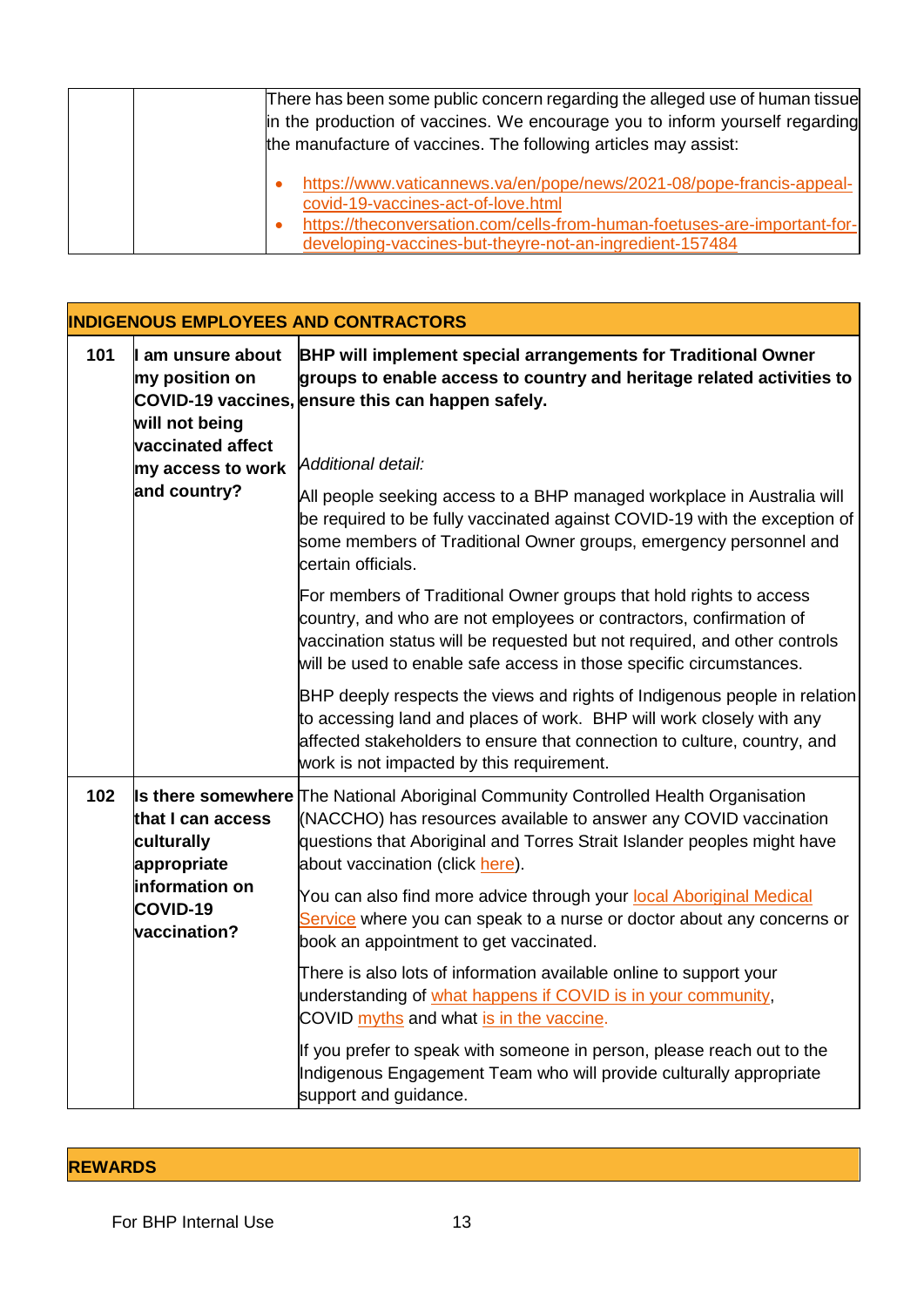| 201 | What is BHP doing<br>to encourage<br>employees to get<br>vaccinated?                                                  | To thank those employees who have already acted quickly to protect<br>themselves and to encourage others that do the same, we will be<br>providing 200 Big Thanks points to all employees in Australia<br>(excluding senior leaders Grade 14 and above) who provide evidence of<br>their first and second vaccinations in the Vaccination Data Capture<br>Portal by 1 December 2021. For the current approved COVID-19<br>vaccines, fully vaccinated means two doses, which have been<br>undertaken on the advice of a health practitioner. |
|-----|-----------------------------------------------------------------------------------------------------------------------|---------------------------------------------------------------------------------------------------------------------------------------------------------------------------------------------------------------------------------------------------------------------------------------------------------------------------------------------------------------------------------------------------------------------------------------------------------------------------------------------------------------------------------------------|
|     |                                                                                                                       | These dates may be adjusted in each region based on government<br>requirements, local risk and vaccine availability. Note that the previous<br>announced approach regarding New South Wales Energy Coal<br>(NSWEC) recognition remains in place.                                                                                                                                                                                                                                                                                            |
|     |                                                                                                                       | The points will be deposited in an employee's Big Thanks account on or<br>around 31 December 2021. This includes those employees who have<br>already recorded their vaccination status. For the current approved<br>COVID-19 vaccines, fully vaccinated means two doses which have been<br>undertaken on the advice of a health practitioner.                                                                                                                                                                                               |
|     |                                                                                                                       | To provide evidence employees need to upload their vaccination records<br>of both their first and second vaccinations to the Vaccination Data<br>Capture Portal. Please see: FAQ on 'How to register your vaccination<br>status'.                                                                                                                                                                                                                                                                                                           |
| 203 | Will BHP be<br>providing<br>a reward to                                                                               | As it currently stands, BHP will not be awarding Big Thanks points to its<br>contractor workforce (nor is it able to due to the Big Thanks system<br>limitations).                                                                                                                                                                                                                                                                                                                                                                          |
|     | contractors to get<br>vaccinated?                                                                                     | The contractor workforce is however eligible and encouraged to attend<br>BHP's workplace and community vaccination clinics as and when they<br>are established.                                                                                                                                                                                                                                                                                                                                                                             |
|     |                                                                                                                       | The exception to this is for selected NSWEC contractors under the pilot<br>approach at Mt Arthur Coal, in response to the current COVID-19<br>outbreak situation in NSW.                                                                                                                                                                                                                                                                                                                                                                    |
| 204 | Does this change<br>the Big Thanks<br>recognition already<br>announced at<br><b>Mount Arthur Coal</b><br>(MAC NSWEC)? | No, the Big Thanks points allocation and associated dates do not change<br>for Mt Arthur Coal employees.                                                                                                                                                                                                                                                                                                                                                                                                                                    |

|     |                    | <b>SUPPORT LINE - COVID-19 Vaccine Information Support Service</b>                |
|-----|--------------------|-----------------------------------------------------------------------------------|
| 301 | I feel like I need | We understand for some of our workforce, the decision to be vaccinated            |
|     | more time to       | raises some questions and concerns, as such, we believe the early 2022            |
|     |                    | consider and make date affords fair and reasonable time for individuals to access |
|     | my decision to be  | professional health advice. (Note: Earlier dates are needed in some               |
|     |                    | locations due to Government public health orders (e.g. Victoria and WA)           |
|     |                    | or because of other risk factors such as status of any local COVID-19             |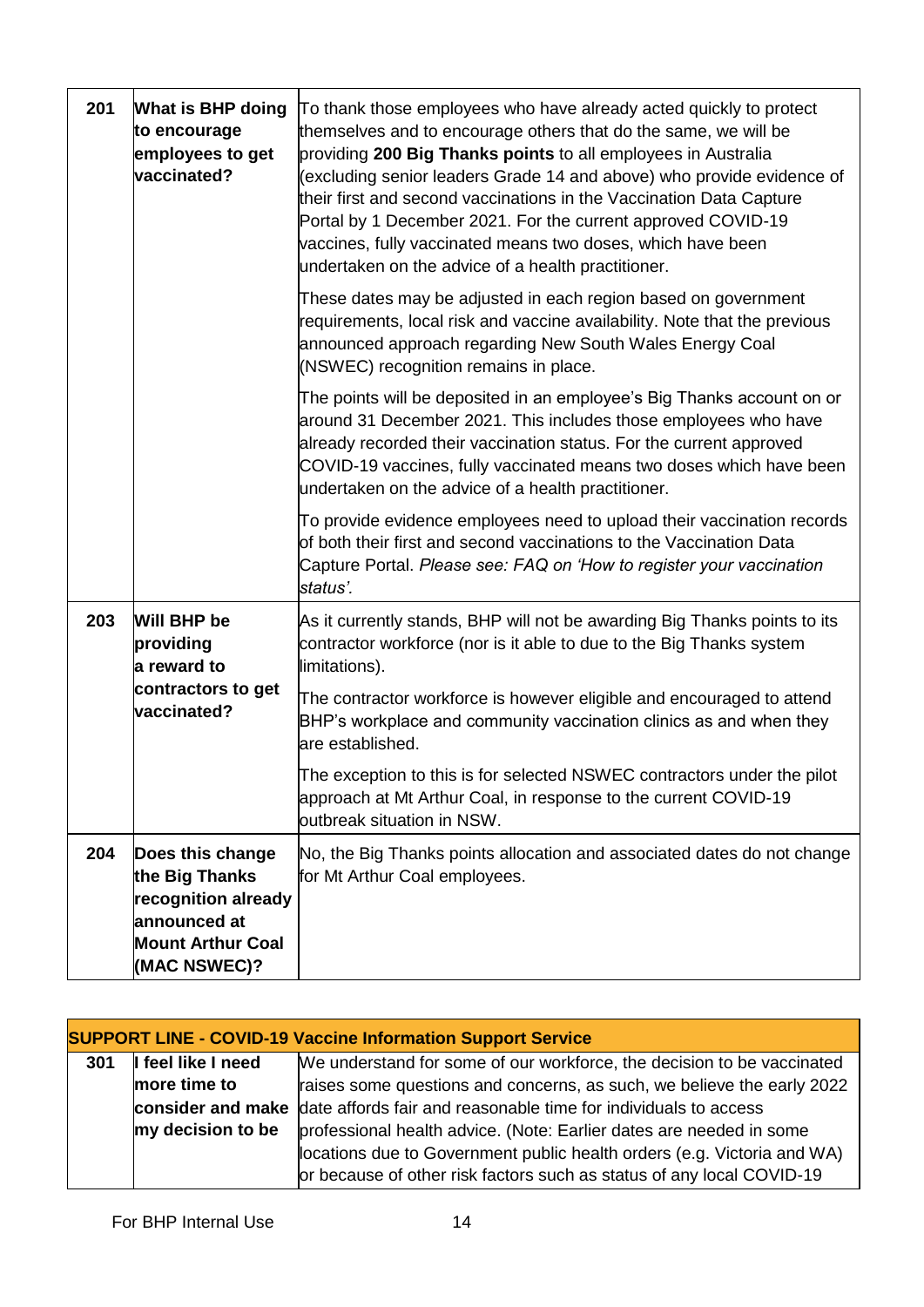|     | vaccinated. What<br>can I do?                       | outbreaks and State Government re-opening plans, such as in NSW (see<br>FAQ 001). In these cases, the dates provided will apply).                                                                                                                                                                                                                                                                                                            |
|-----|-----------------------------------------------------|----------------------------------------------------------------------------------------------------------------------------------------------------------------------------------------------------------------------------------------------------------------------------------------------------------------------------------------------------------------------------------------------------------------------------------------------|
|     |                                                     | In recognition of this, support arrangements will be provided in the lead-<br>up to the requirement coming into effect seeking to ensure people with<br>concerns have access to information they need to make an informed<br>choice regarding vaccination.<br>• For health, safety, vaccine and medical related queries:<br>Employees and contractors can speak with a medical professional via<br>our support hotline. Phone: 02 9312 5163. |
|     |                                                     | • For HR related queries: Employees can raise HR related questions<br>via minaucovidvaccination@bhp.com. Contractors should request<br>support from their employer.                                                                                                                                                                                                                                                                          |
|     |                                                     | • For support specific to our indigenous workforce: Workers can<br>request support via the Indigenous Employment and Engagement<br>representatives.                                                                                                                                                                                                                                                                                          |
|     |                                                     | • For EAP support: Available to employees, contractors and their<br>families through the <b>Employee Assistance Program</b> .                                                                                                                                                                                                                                                                                                                |
|     |                                                     | • General email enquiries: Employees and contractors can continue to<br>provide comments, questions and provide feedback to their line leader<br>directly or through the minaucovidvaccination@bhp.com                                                                                                                                                                                                                                       |
| 302 |                                                     | What is the number The support line number is 02 9312 5163.                                                                                                                                                                                                                                                                                                                                                                                  |
|     | for the support line<br>and when can I call<br>lit? | The support line is available from 29 September and open to all BHP<br>employees and contractors across Australia.                                                                                                                                                                                                                                                                                                                           |
| 303 | Who is managing                                     | The support line is managed by Baseline Onsite.                                                                                                                                                                                                                                                                                                                                                                                              |
|     | the support line?                                   | Baseline Onsite support mining, resources and construction businesses<br>with specialist medical, emergency response and occupational health<br>support services.                                                                                                                                                                                                                                                                            |
|     |                                                     | Baseline Onsite is committed to providing high quality, clinically sound<br>advice, tailored information and referral or follow up options regarding<br>COVID-19 vaccination.                                                                                                                                                                                                                                                                |
|     |                                                     | When you phone in, you will first be greeted by an operator and then you<br>will have the opportunity to discuss your vaccine questions or concerns<br>with a clinical nurse as well as a doctor.                                                                                                                                                                                                                                            |
| 304 | anonymous?                                          | Will my information Baseline Onsite will record information as per their internal company<br>be recorded when I requirements and privacy policies, however, any personal information<br>call or can I remain will not be shared with BHP.                                                                                                                                                                                                    |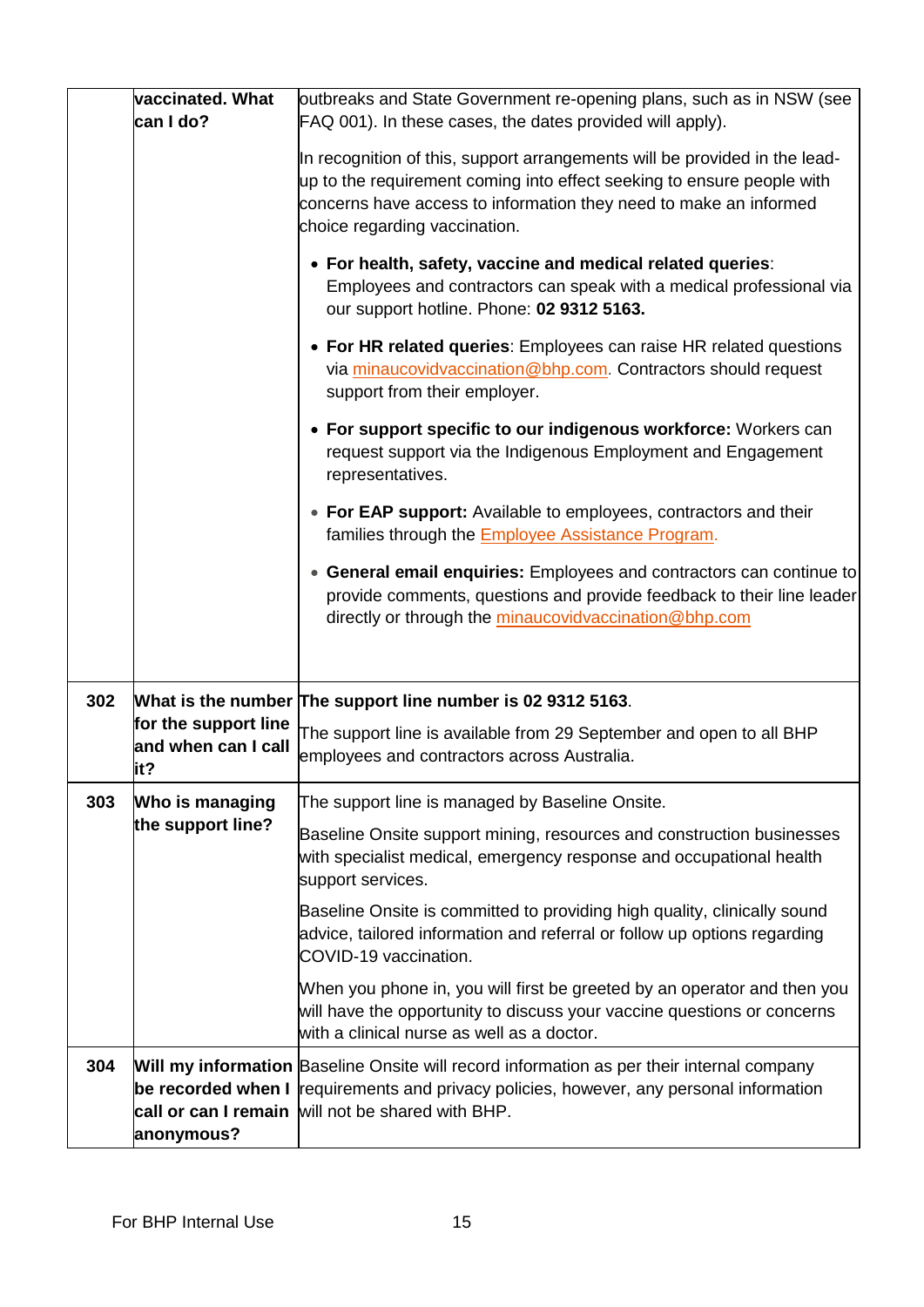| 305 | Can my family                  | This support line has been set up for all BHP workers only.                                                                                                                                                                                                                                                                                                                      |
|-----|--------------------------------|----------------------------------------------------------------------------------------------------------------------------------------------------------------------------------------------------------------------------------------------------------------------------------------------------------------------------------------------------------------------------------|
|     | members use this<br>questions? | BHP's Employee Assistance Program (EAP) is available for employees<br><b>number if they have</b> $\begin{bmatrix} 1 & 1 & 1 & 1 \\ 0 & 0 & 1 & 1 \\ 0 & 0 & 0 & 1 \end{bmatrix}$ and their families for confidential counselling and is available 24 hours a<br>day and is free of charge. The EAP can be reached on 1800 056 076<br>(QLD & NSW) or 1800 30 30 90 (WA, SA, VIC). |

|     | <b>HEALTH BASED QUESTIONS</b>                                                                                                                                                                      |                                                                                                                                                                                                                                                                                                                                                                                                                                                                                                                                                                                                                                                   |
|-----|----------------------------------------------------------------------------------------------------------------------------------------------------------------------------------------------------|---------------------------------------------------------------------------------------------------------------------------------------------------------------------------------------------------------------------------------------------------------------------------------------------------------------------------------------------------------------------------------------------------------------------------------------------------------------------------------------------------------------------------------------------------------------------------------------------------------------------------------------------------|
| 401 | Can I wait until<br>there is an<br>alternative option<br>to the current<br>vaccines offered in<br>Australia or take<br>leave until the<br>requirement for<br>vaccination is no<br>longer required? | COVID-19 vaccines approved for use in Australia have been subject to<br>rigorous assessment by the Therapeutics Goods Administration for<br>safety, quality and effectiveness. These vaccines significantly reduce the<br>risk of serious illness or death from COVID-19.<br>Employees will be required to be fully vaccinated against COVID-19 to<br>enter a BHP managed workplace by the dates applicable in their location<br>(please refer to FAQ 001). It is for a safety reason to ensure the safety<br>and wellbeing of our workers and visitors, if you cannot comply with the<br>condition then you cannot safely enter.                 |
| 402 | I was vaccinated<br>the requirement?                                                                                                                                                               | For people who have been vaccinated overseas with vaccines not<br>overseas. Do I meet approved in Australia at the time of seeking access to a BHP managed<br>workplace, BHP will accept proof of vaccination via the Vaccination Data<br>Capture Portal with vaccines recognised by the United States Food and<br>Drug Administration (US FDA), UK Medicines and Healthcare products<br>Regulatory Agency (MHRA), the European Medicines Agency (EMA) or<br>the World Health Organisation, however BHP may review this in line with<br>ATAGI's recommendations for booster vaccinations (see FAQ 404 Will I<br>need to get a booster shot?).     |
| 403 | I have already had<br>to get vaccinated<br>as well?                                                                                                                                                | ATAGI does not, at present, indicate an increased risk of vaccination for<br><b>COVID-19 do I need</b> people who have had COVID-19, hence full vaccination will be required<br>to access a BHP managed workplace, unless the person provides a<br>medical certificate recommending a delay in vaccination due to a recent<br>COVID-19 infection.<br>In this scenario the situation will be reviewed on a case-by-case basis. In<br>general, and considering the level of protection afforded by prior infection,<br>access to workplaces will require full vaccination to be completed no later<br>than 6 months from the date of the infection. |
| 404 | Will I need to get a<br>booster shot?                                                                                                                                                              | A booster dose refers to an additional COVID-19 vaccine dose after the<br>primary COVID-19 vaccine course of two doses for the vaccines currently<br>approved in Australia.<br>The Australian Technical Advisory Group on Immunisation (ATAGI)<br>recommends (as of 28 October 2021):                                                                                                                                                                                                                                                                                                                                                             |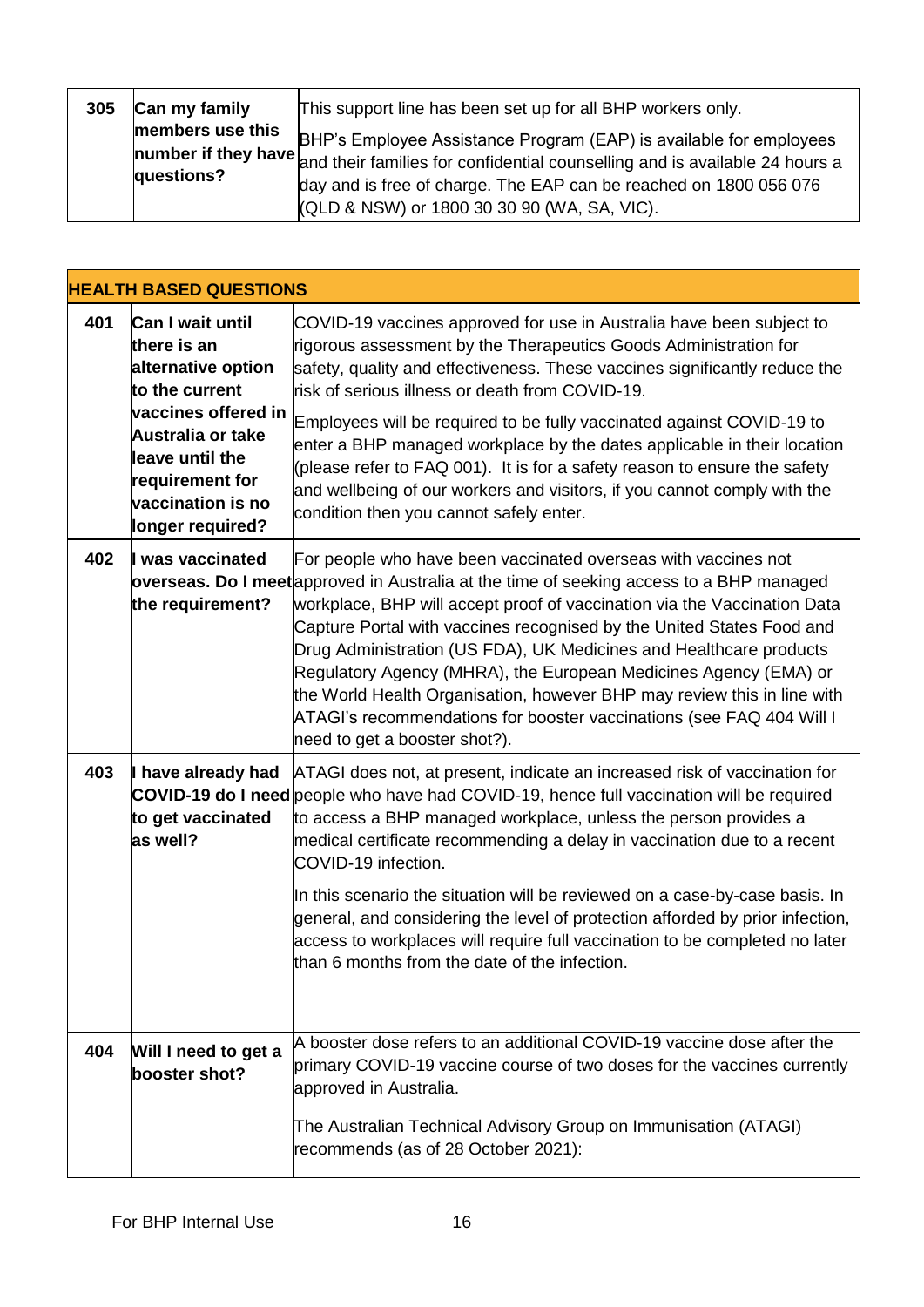|     |                                                                                                       | The use of a single booster dose for those who completed their<br>$\bullet$<br>primary COVID-19 vaccine course at least 6 months ago.                                                                                                                                                                                                                                                                                                 |
|-----|-------------------------------------------------------------------------------------------------------|---------------------------------------------------------------------------------------------------------------------------------------------------------------------------------------------------------------------------------------------------------------------------------------------------------------------------------------------------------------------------------------------------------------------------------------|
|     |                                                                                                       | Comirnaty (Pfizer) is recommended as the single booster dose,<br>$\bullet$                                                                                                                                                                                                                                                                                                                                                            |
|     |                                                                                                       | irrespective of the primary COVID-19 vaccine used.                                                                                                                                                                                                                                                                                                                                                                                    |
|     |                                                                                                       | The highest priority groups for a booster dose are those aged 50<br>$\bullet$                                                                                                                                                                                                                                                                                                                                                         |
|     |                                                                                                       | years and over, those with underlying medical conditions, residents<br>of aged care and disability facilities, Aboriginal and Torres Strait<br>Islander adults and people at increased occupational risk of<br>COVID-19. It is noted that these groups include individuals first<br>eligible during the initial rollout of vaccination in Australia.<br>Booster doses are not currently recommended for those aged<br>under 18 years. |
|     |                                                                                                       | For severely immunocompromised individuals the primary COVID-<br>19 vaccine course comprises three doses and a booster dose is<br>not yet recommended.                                                                                                                                                                                                                                                                                |
|     |                                                                                                       | BHP strongly supports everyone following ATAGI's recommendations on<br>booster vaccinations. If you have questions or concerns, please speak to<br>your doctor.                                                                                                                                                                                                                                                                       |
|     |                                                                                                       |                                                                                                                                                                                                                                                                                                                                                                                                                                       |
|     |                                                                                                       | The ATAGI recommendations are available at this link:<br>https://www.health.gov.au/resources/publications/atagi-recommendations-                                                                                                                                                                                                                                                                                                      |
|     |                                                                                                       | on-the-use-of-a-booster-dose-of-covid-19-vaccine                                                                                                                                                                                                                                                                                                                                                                                      |
|     |                                                                                                       | ATAGI has indicated it will continue to review its recommendations on<br>booster doses. BHP will monitor developments and then consider whether<br>booster vaccinations should become part of the workplace access<br>requirement.                                                                                                                                                                                                    |
| 405 | <b>What is the likely</b><br>risk of fatality<br>should I contract<br><b>COVID-19?</b>                | COVID-19 vaccines approved for use in Australia have been subject to<br>rigorous assessment by the Therapeutics Goods Administration for<br>safety, quality and effectiveness. This is a robust process and the best<br>place to find out more information is the TGA or Department of<br>Health websites.                                                                                                                            |
|     |                                                                                                       | The risk of dying from COVID-19 is dependent on your age, sex and pre-<br>existing medical conditions.                                                                                                                                                                                                                                                                                                                                |
|     |                                                                                                       | For example, for a 45-year-old male or a 50-year-old female with no pre-<br>existing medical conditions the risk of dying is about 1 in $10001$ .                                                                                                                                                                                                                                                                                     |
| 406 | The vaccine has<br>only been around<br>for a short amount<br>of time. How can<br><b>BHP</b> introduce | COVID-19 vaccines approved for use in Australia have been subject to<br>rigorous assessment by the Therapeutics Goods Administration for<br>safety, quality and effectiveness. This is a robust process and the best<br>place to find out more information is the TGA or Department of<br>Health websites.                                                                                                                            |
|     | a workplace                                                                                           |                                                                                                                                                                                                                                                                                                                                                                                                                                       |

<sup>-</sup><sup>1</sup> <https://alama.org.uk/covid-19-medical-risk-assessment/>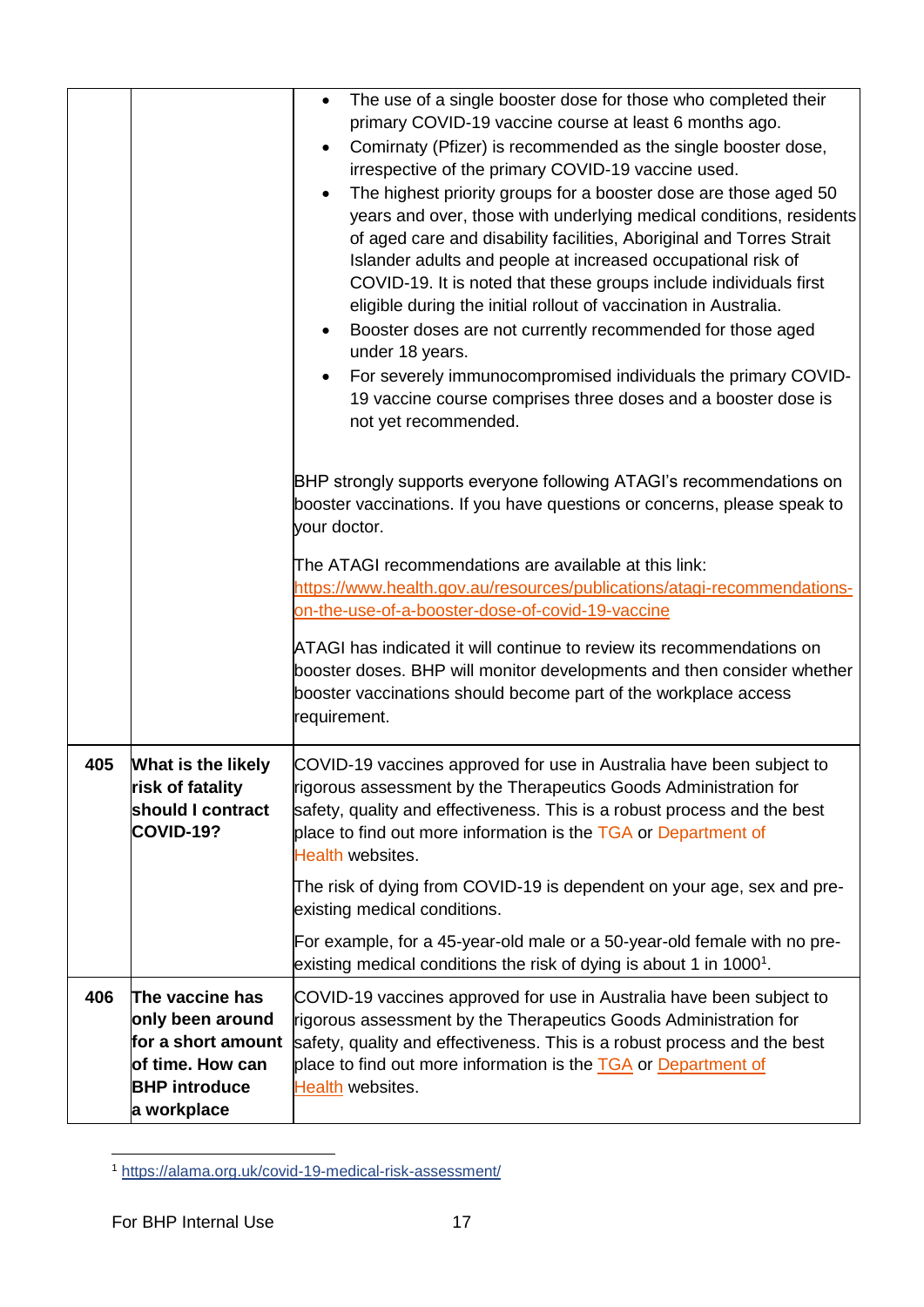|     | entry requirement<br>when I am worried<br>the vaccine is<br>experimental?                                                                                 | COVID-19 vaccinations save lives. They are being closely monitored in the<br>largest global vaccine rollout in history. Most side effects are mild and go<br>away in a couple of days. In Australia the Therapeutic Goods Administration<br>(TGA) monitors vaccine safety and side effects (see COVID-19 vaccine<br>safety and side effects   Australian Government Department of Health ).<br>Please also note the response to this question in the Queensland health<br>reports - Long-term effects of vaccines   Queensland Health. |
|-----|-----------------------------------------------------------------------------------------------------------------------------------------------------------|----------------------------------------------------------------------------------------------------------------------------------------------------------------------------------------------------------------------------------------------------------------------------------------------------------------------------------------------------------------------------------------------------------------------------------------------------------------------------------------------------------------------------------------|
| 407 | me I should not get<br>vaccinated. What<br>should I do?                                                                                                   | My doctor has told Refer to the process for those with medical conditions.                                                                                                                                                                                                                                                                                                                                                                                                                                                             |
| 408 | <b>Forcing people to</b><br>get vaccinated<br>takes                                                                                                       | While assessing this control BHP deeply considered the human rights of<br>its employees and others, including the right to be healthy and safe in the<br>workplace.                                                                                                                                                                                                                                                                                                                                                                    |
|     | away people's<br>human rights. How<br>can BHP take away<br>a person's right to                                                                            | We understand that some people may have concerns. However, taking<br>all matters into account, the health and safety of our people must remain<br>our number one priority.                                                                                                                                                                                                                                                                                                                                                             |
|     | choose?                                                                                                                                                   | BHP is not forcing anyone to be vaccinated, it is requiring vaccination for<br>workplace entry.                                                                                                                                                                                                                                                                                                                                                                                                                                        |
| 409 | <b>Questions</b>                                                                                                                                          | The following TGA links below provide further detailed background<br>regarding vaccines, information on the assessment of COVID-19 vaccines:                                                                                                                                                                                                                                                                                                                                                                                           |
|     | e.g.:                                                                                                                                                     | https://www.tga.gov.au/covid-19-vaccine-provisional-registrations                                                                                                                                                                                                                                                                                                                                                                                                                                                                      |
|     | Can BHP provide<br>details that the<br>vaccine has been<br>fully, independently<br>and rigorously<br>tested and provide<br>the details of those<br>tests? | https://www.tga.gov.au/covid-19-vaccine-approval-process<br>https://www.tga.gov.au/covid-19-vaccine-information-consumers-and-<br>health-professionals#provisional                                                                                                                                                                                                                                                                                                                                                                     |
|     | <b>What vaccines</b><br>have been<br>approved for use in<br>Australia?                                                                                    |                                                                                                                                                                                                                                                                                                                                                                                                                                                                                                                                        |
|     | Can BHP provide a<br>full ingredient list<br>of the vaccine and<br>confirm no                                                                             |                                                                                                                                                                                                                                                                                                                                                                                                                                                                                                                                        |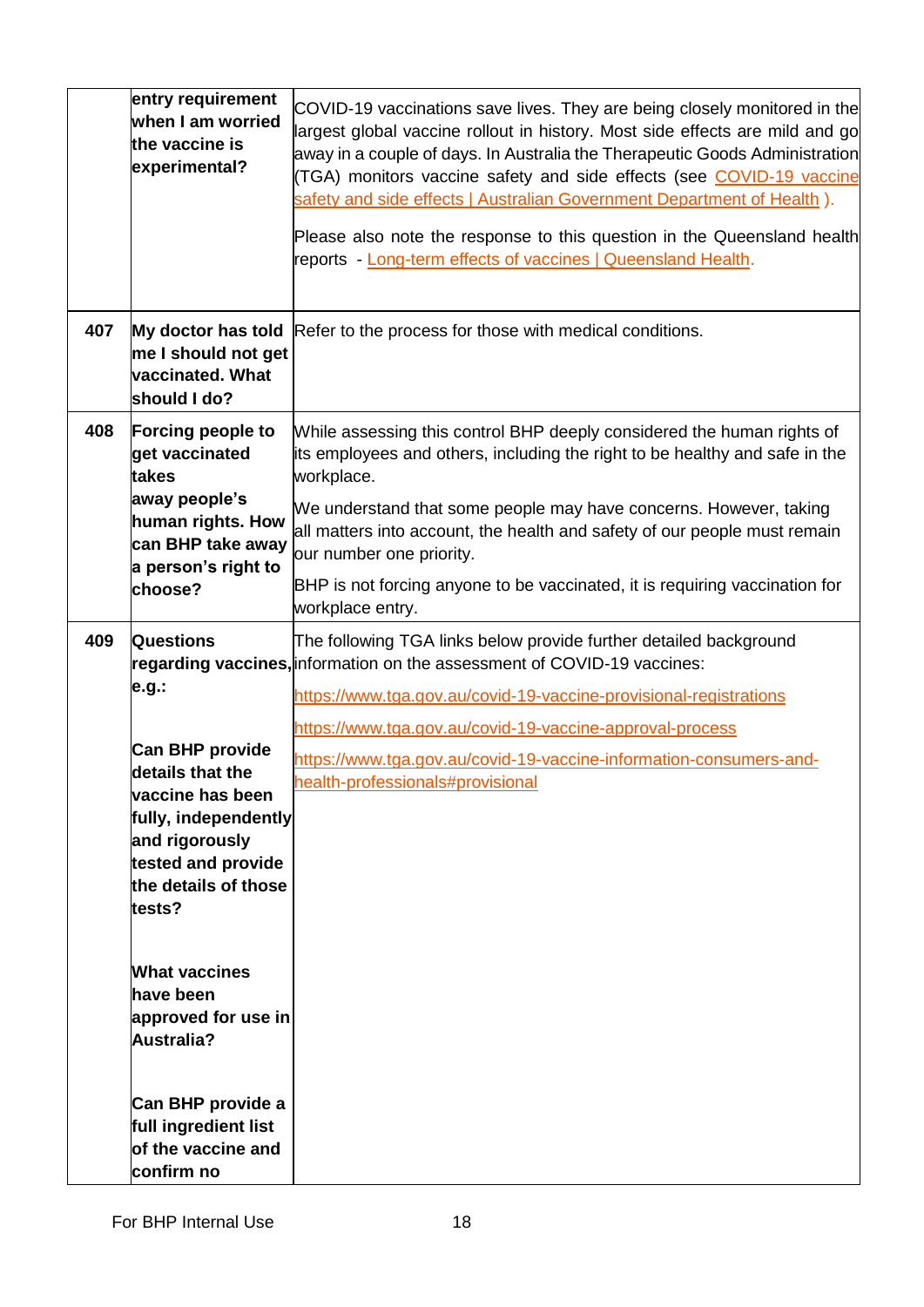|     | ingredient is<br>toxic?                                                                                                                                                    |                                                                                                                                                                                                                                                                                                                                                                                                                                                                                                                                                                                                       |
|-----|----------------------------------------------------------------------------------------------------------------------------------------------------------------------------|-------------------------------------------------------------------------------------------------------------------------------------------------------------------------------------------------------------------------------------------------------------------------------------------------------------------------------------------------------------------------------------------------------------------------------------------------------------------------------------------------------------------------------------------------------------------------------------------------------|
| 410 | <b>Can BHP confirm</b><br>that the vaccine is<br>not "Experimental<br><b>Gene Altering</b><br>Therapy"?                                                                    | COVID-19 vaccines do not alter your DNA – The best place to find our<br>more information is the <b>Federal Department of Health</b> website.                                                                                                                                                                                                                                                                                                                                                                                                                                                          |
| 411 | <b>Will BHP be liable</b><br>for any adverse or<br>health<br>complications that<br>arise from the                                                                          | Employees will have access to their sick leave if they experience side<br>effects from the vaccine.<br>The COVID-19 vaccines approved for use in Australia have been subject<br>to rigorous assessment by the Therapeutics Goods Administration for<br>safety, quality and effectiveness. Vaccines are being administered by                                                                                                                                                                                                                                                                          |
|     | <b>COVID-</b><br>19 vaccine?<br>If I am unable to<br>attend work post<br>the vaccine due to<br>any adverse<br><b>reactions am I</b><br>required to use my<br>personal sick | health experts.<br>The Federal Government has introduced a 'no-fault' indemnity scheme<br>for COVID-19 vaccinations. This scheme will provide Australians with<br>access to compensation for claims related to the administration of<br>approved vaccinations for anyone who experiences moderate to severe<br>side effects.                                                                                                                                                                                                                                                                          |
| 412 | leave?<br>If I feel unwell<br>following<br>vaccination what<br>support is available<br>to me?                                                                              | People who feel unwell and unable to work following vaccination are to<br>follow the standard sick leave provisions and requirements.                                                                                                                                                                                                                                                                                                                                                                                                                                                                 |
| 413 | If we have only<br>will we be retiring<br><b>current Covid</b><br>controls such as<br>physical<br>distancing, mask<br>wear and PCR<br>testing?                             | COVID-19 vaccination significantly reduces the risk of serious illness and<br>vaccinated workers death, however, there remains a risk, albeit much reduced of still<br>becoming infected and potentially infecting others.<br>There may be a need to maintain controls to reduce the risk of passing<br>infection on to our communities or under higher levels of community<br>transmission to protect against larger numbers of workers coming to site<br>whilst infectious.<br>We will continue to monitor and assess the use of our COVID-19 controls,<br>as we have done throughout the pandemic. |
| 414 | COVID-19 can still<br>be shared and<br>contracted by<br>people with the<br>vaccine. How will<br><b>BHP</b> control                                                         | Vaccination greatly reduces the risk of serious illness and death.<br>Vaccinated people can still transmit the virus but at a lower rate than<br>unvaccinated people. This means that herd immunity is extremely unlikely<br>and we all will face contracting COVID-19 at some point. To keep people<br>in our workplaces safe, we need people to be vaccinated. This way, if you                                                                                                                                                                                                                     |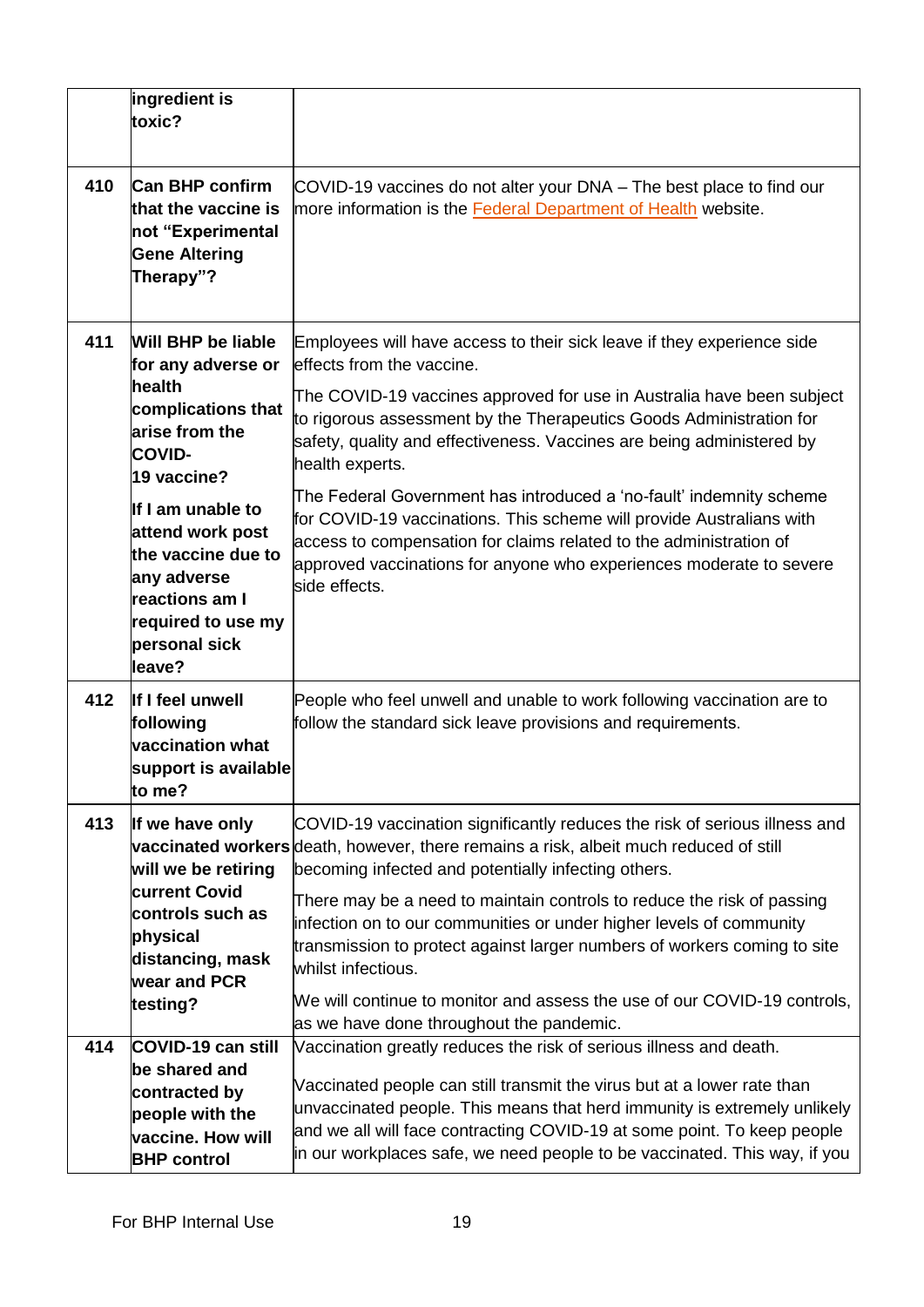|     | this? In addition,        | do contract COVID-19 you stand a very strong chance of returning to full                                                                                |
|-----|---------------------------|---------------------------------------------------------------------------------------------------------------------------------------------------------|
|     | will BHP bring in         | health as quickly as possible.                                                                                                                          |
|     | any additional            | It will still be important to continue to adhere to other COVID-19 controls,                                                                            |
|     | safety controls?          | including while our workforce and communities become vaccinated. Our                                                                                    |
|     |                           | existing controls will remain in place until we advise otherwise. You must                                                                              |
|     |                           | continue to adhere to our existing controls for the safety of our workplace                                                                             |
|     |                           |                                                                                                                                                         |
|     |                           | and communities.                                                                                                                                        |
| 415 | Are the COVID-19          | Please see some useful information sources to help with your                                                                                            |
|     | Vaccines suitable         | consideration:                                                                                                                                          |
|     | for vegans and            |                                                                                                                                                         |
|     | vegetarians?              | The Vegetarian Society speaks to the COVID-19 vaccines not<br>٠                                                                                         |
|     |                           | containing animal products, noting that animal tests are a<br>regulatory requirement. They advise everyone should take the                              |
|     |                           | medicines and vaccines they need:                                                                                                                       |
|     |                           | https://vegsoc.org/lifestyle/covid-19-vaccines/;                                                                                                        |
|     |                           |                                                                                                                                                         |
|     |                           | This link is also cited by the Vegan Society:<br>$\bullet$                                                                                              |
|     |                           | https://www.vegansociety.com/news/news/vegan-society-                                                                                                   |
|     |                           | response-covid-19-vaccine                                                                                                                               |
|     |                           | The UK NHS link confirms the COVID-19 vaccines do not contain<br>$\bullet$                                                                              |
|     |                           | egg or animal products. https://www.nhs.uk/conditions/coronavirus-                                                                                      |
|     |                           | covid-19/coronavirus-vaccination/coronavirus-vaccine/                                                                                                   |
|     |                           |                                                                                                                                                         |
| 416 | Why can't we use          | BHP does use Rapid Antigen testing in selected circumstances, but such                                                                                  |
|     | <b>Rapid Antigen</b>      | testing is not a substitute control for vaccination.                                                                                                    |
|     | <b>Testing instead of</b> |                                                                                                                                                         |
|     | vaccination as a          | Rapid Antigen testing is a good screening tool to help detect who has a                                                                                 |
|     | control?                  | COVID-19 infection, however it does nothing to minimise the potential for                                                                               |
|     |                           | serious illness or death of people that contract COVID-19.                                                                                              |
|     |                           |                                                                                                                                                         |
| 417 | Does BHP's                | No, the COVID-19 vaccines approved by the TGA for use in Australia are                                                                                  |
|     |                           | position breach the not medical experiments under the Nuremburg Code. Please also see the                                                               |
|     | <b>Nuremburg Code?</b>    | answers to FAQs 409 and 410 for more information                                                                                                        |
|     |                           |                                                                                                                                                         |
|     |                           |                                                                                                                                                         |
|     |                           |                                                                                                                                                         |
| 418 | Will any adverse          | In line with BHP's Our Requirements for Health, Safety, Environment and                                                                                 |
|     | reactions/long term       | Community Reporting, an injury or illness is considered work related if an<br>event or exposure in the work environment either caused or contributed to |
|     | side effects be           | the resulting condition or significantly aggravated a pre-existing injury or                                                                            |
|     | captured in BHP           | illness. Therefore, any adverse or health complications that arise from the                                                                             |
|     | systems ie                | COVID-19 vaccination would not be considered work related.                                                                                              |
|     | classified as a work      |                                                                                                                                                         |
|     | related illness?          |                                                                                                                                                         |
|     |                           |                                                                                                                                                         |

| <b>GETTING VACCINATED</b> |                  |                                                                              |
|---------------------------|------------------|------------------------------------------------------------------------------|
| 501                       |                  | Will BHP pay for me Employees may have access to workplace-based vaccination |
|                           | to be vaccinated | opportunities where they have been established, such as the NSW pilot        |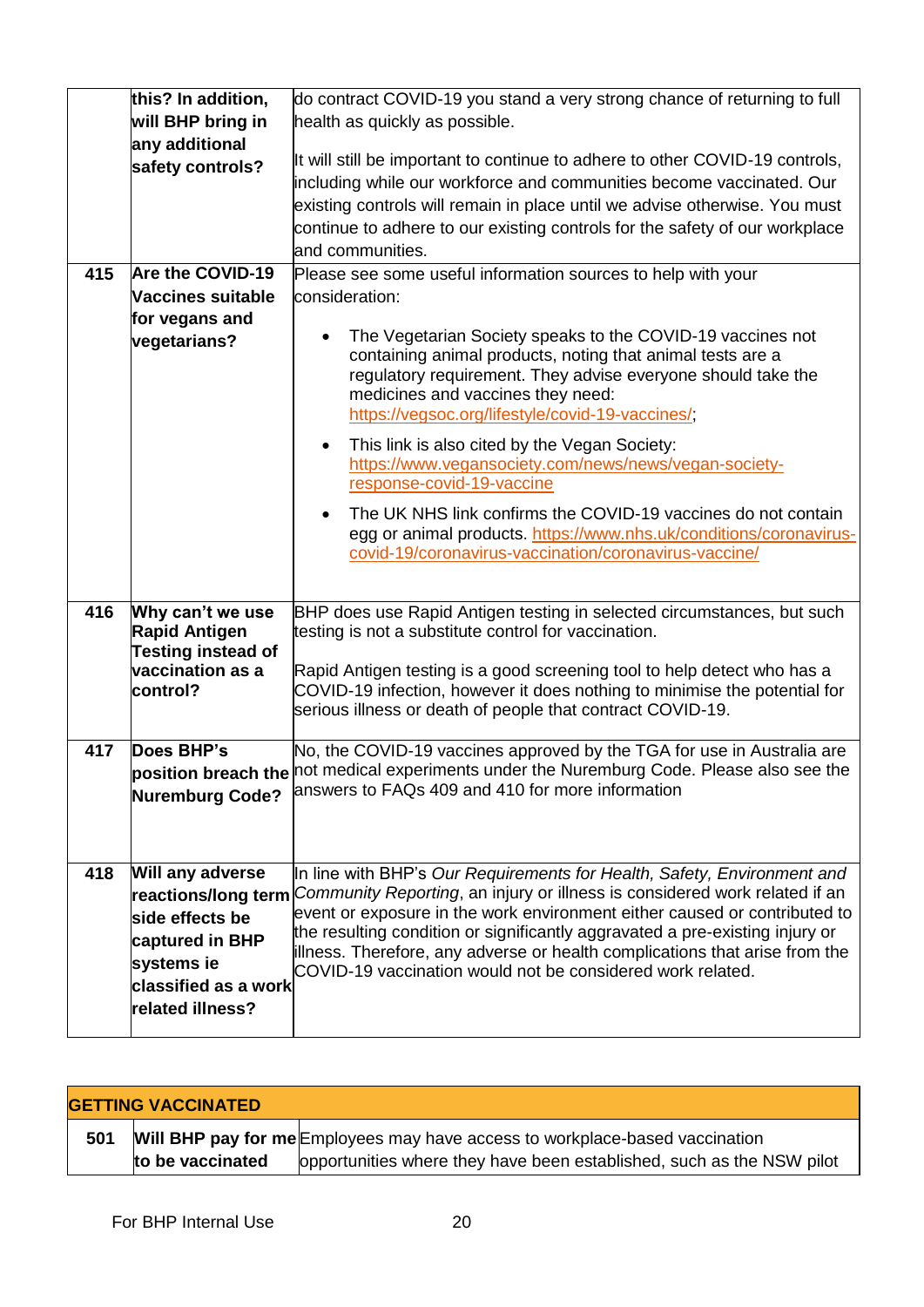|     | (e.g. a day off<br>work?)                                                           | program at Mt Arthur Coal Mine and SA Health supported clinic that are<br>being run currently at Olympic Dam. Additional workplace-based<br>vaccination opportunities will be communicated as they become available,<br>which we anticipate will be in the second half of October onwards -<br>vaccine supply dependent.                                                                                |
|-----|-------------------------------------------------------------------------------------|---------------------------------------------------------------------------------------------------------------------------------------------------------------------------------------------------------------------------------------------------------------------------------------------------------------------------------------------------------------------------------------------------------|
|     |                                                                                     | Outside of workplace-based vaccination opportunities, you will be<br>required to book a vaccination appointment in your personal time.<br>Employees should make all reasonable attempts to book and attend a<br>vaccination appointment in their own time.                                                                                                                                              |
|     |                                                                                     | Where an employee can demonstrate the only available appointment is<br>during working time, the employee will be entitled to discretionary paid<br>leave for the period required to undertake the appointment and<br>reasonable travel time.                                                                                                                                                            |
|     |                                                                                     | Wherever possible, employees should attend work before/after the<br>appointment and schedule the appointment to be least disruptive to their<br>work.                                                                                                                                                                                                                                                   |
| 502 | <b>Will BHP make</b>                                                                | Yes.                                                                                                                                                                                                                                                                                                                                                                                                    |
|     | opportunities<br>available for<br>employees and<br>contractors to be<br>vaccinated? | Availability of COVID-19 vaccines in Australia is controlled by the Federal<br>government, with distribution through both federal and state<br>government authorised channels.                                                                                                                                                                                                                          |
|     |                                                                                     | BHP has been working with the National COVID-19 Vaccination<br>Taskforce and state governments to support the vaccination effort and will<br>continue to do so. This includes efforts to provide easier access to<br>vaccination opportunities for our workforce and communities, noting that<br>vaccine supply into Australia has been constrained but is expected to<br>free-up from October onwards. |
|     |                                                                                     | Employees may already have access to workplace-based vaccination<br>opportunities where they have been established, such as the NSW pilot<br>program at Mt Arthur Coal Mine and SA Health supported clinics that are<br>being run at Olympic Dam.                                                                                                                                                       |
|     |                                                                                     | We anticipate being able to provide further workplace-based vaccination<br>opportunities, using a qualified third-party vendor, likely starting sometime<br>in the second half of October.                                                                                                                                                                                                              |
| 503 | workers book into<br>the community-<br>based vaccination<br>clinics?                | <b>Can FIFO and DIDO</b> BHP and governments prefer that FIFO and DIDO workers should attend<br>a vaccination clinic in their home location. This is so that we do not<br>potentially heighten vaccine access issues for our regional communities.                                                                                                                                                      |
|     |                                                                                     | The exception to this is where workplace-based vaccination opportunities<br>have been established, such as the NSW pilot program at Mt Arthur Coal<br>Mine and SA Health supported clinics that is underway at Olympic Dam.                                                                                                                                                                             |
|     |                                                                                     | Additional workplace-based vaccination opportunities will be<br>communicated as they become available, which we anticipate will be in<br>the second half of October onwards – vaccine supply dependent.                                                                                                                                                                                                 |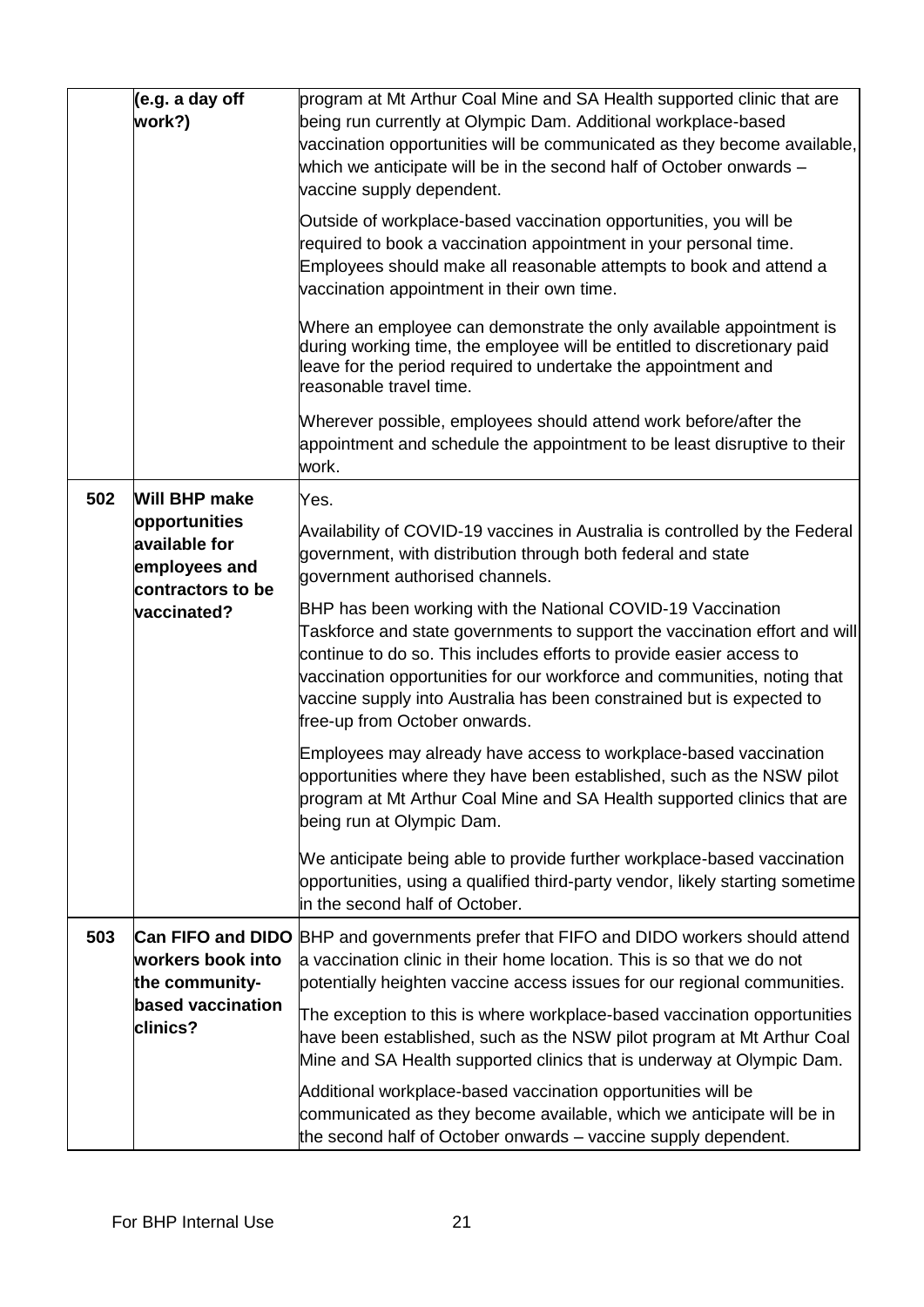| 504 | I be allowed to<br>the workplace-<br>based vaccination<br>clinic<br>opportunities?                                                                             | As a contractor, will Yes. The workplace-based vaccination clinic opportunities will be made<br>available to both employees and contractors and will be limited only by<br>participate in any of the supply of vaccine. However, please do not wait for a workplace<br>vaccination if you can get access sooner, we recommend you take the<br>opportunity to schedule your vaccination as soon as possible through any<br>channel available, such as your GP.<br>BHP continues to engage with Federal and state governments to secure<br>more vaccination opportunities for our workforce and communities. |
|-----|----------------------------------------------------------------------------------------------------------------------------------------------------------------|------------------------------------------------------------------------------------------------------------------------------------------------------------------------------------------------------------------------------------------------------------------------------------------------------------------------------------------------------------------------------------------------------------------------------------------------------------------------------------------------------------------------------------------------------------------------------------------------------------|
| 505 | want to be<br><b>vaccinated but</b><br>can't get an<br>appointment what<br>should I do?<br>What if I can't get<br>access to the<br>vaccine by the due<br>date? | Firstly check that you are eligible (please visit the Australian Government<br>Health Department's COVID-19 Vaccine Eligibility Checker - click here)<br>either through the Federal or state government health department website<br>and then look for alternative vaccination clinics near you.<br>In addition, BHP is continuing to engage with Federal and state<br>governments to secure more vaccination opportunities for our workforce<br>and communities. This is expected to become easier as we move through<br>October 2021 with increased vaccine supply into Australia.                       |
| 506 | lmore about BHP<br>supported<br>vaccination clinics<br>in my location?                                                                                         | Where can I find out For further information on BHP supported vaccination clinics in your<br>location, please refer to this <b>document located here.</b>                                                                                                                                                                                                                                                                                                                                                                                                                                                  |

| <b>HOW DO I RECORD MY VACCINATION STATUS</b> |                  |                                                                                                                                                                                                                                                                                                                                                                                                 |
|----------------------------------------------|------------------|-------------------------------------------------------------------------------------------------------------------------------------------------------------------------------------------------------------------------------------------------------------------------------------------------------------------------------------------------------------------------------------------------|
| 601                                          | Does BHP plan to | Once vaccination is required as a condition of workplace entry, we will<br>record who has had need our workforce (employees and contractors) to provide their<br>their vaccination? vaccination status to enable access to BHP workplaces.                                                                                                                                                      |
|                                              |                  | Providing your consent for BHP to collect and use your vaccination status<br>information is voluntary and you are free to withdraw, alter or restrict your<br>consent at any time by notifying BHP in writing. Without access to this<br>information, we may assume that you have not received the COVID-19<br>vaccine for the purpose of our controls, including workplace entry<br>lcontrols. |
|                                              |                  | For Employees:                                                                                                                                                                                                                                                                                                                                                                                  |
|                                              |                  | You are encouraged to register this information on the Vaccination Data<br>Capture Portal as early as possible including when you have received<br>your first dose, and to update it after your second dose.                                                                                                                                                                                    |
|                                              |                  | How to use the portal                                                                                                                                                                                                                                                                                                                                                                           |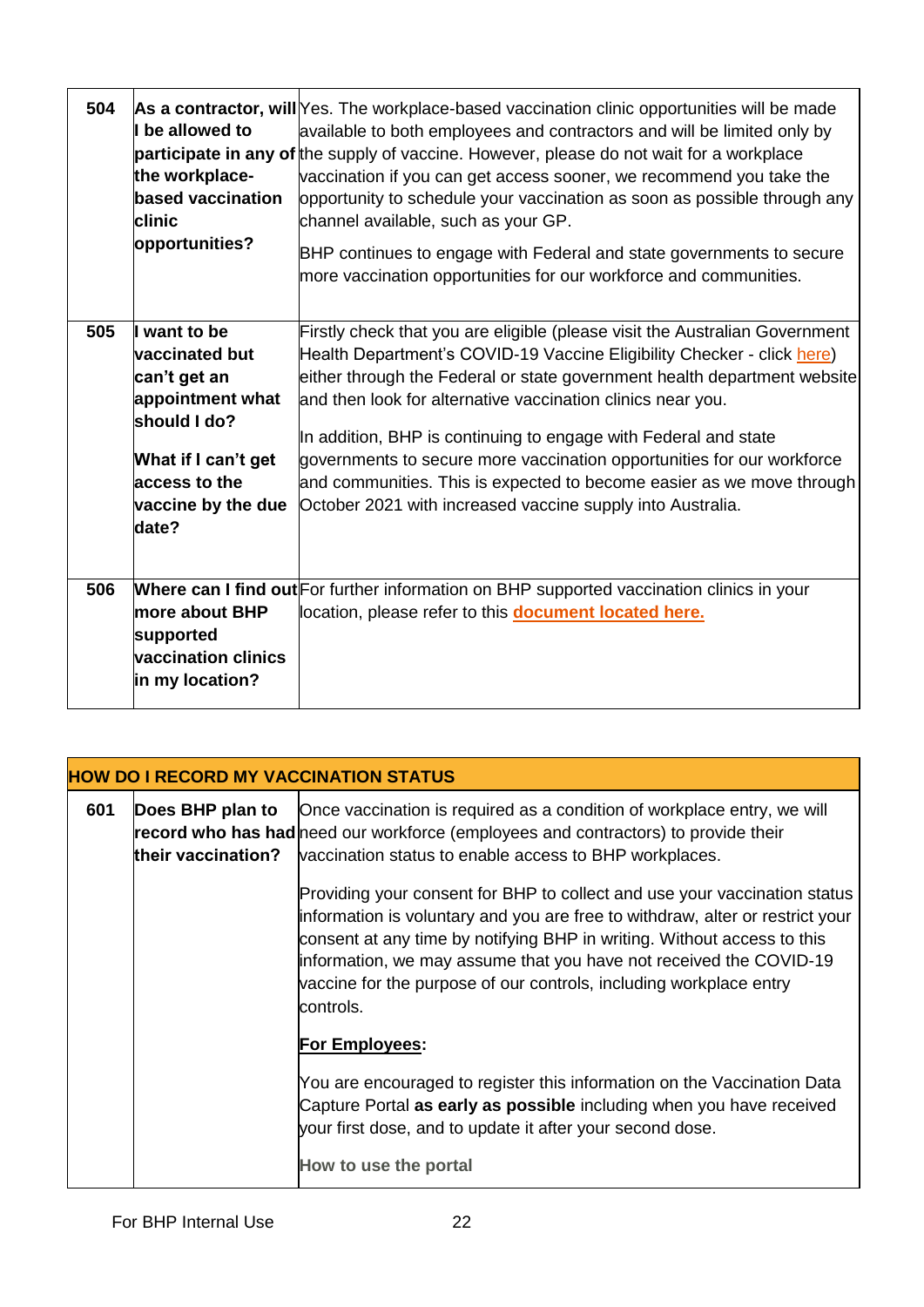| 1. Download a copy of your immunisation record or digital vaccination<br>certificate from your MyGov account. Information on how<br>to access this can be found here. If you are recording your first<br>dose you need to provide a copy of your immunisation record. If<br>you are recording your second dose you need to provide your<br>immunisation record or digital vaccination certificate.                                                                                                                                                                |
|-------------------------------------------------------------------------------------------------------------------------------------------------------------------------------------------------------------------------------------------------------------------------------------------------------------------------------------------------------------------------------------------------------------------------------------------------------------------------------------------------------------------------------------------------------------------|
| 2. Complete this <b>COVID-19 Vaccination Form</b> (or scan QR code<br>below). Note if you are recording your first dose you will need to<br>complete this form again after you have your second dose.                                                                                                                                                                                                                                                                                                                                                             |
|                                                                                                                                                                                                                                                                                                                                                                                                                                                                                                                                                                   |
| 3. Your immunisation record / digital vaccination certificate will be<br>stored securely and only accessible by the COVID-19 BHP Health<br>Team. Your vaccination status will be used by BHP when required in<br>support of our COVID controls framework including:<br>Making decisions about workplace and site access;<br>Planning for the future such as escalation or de-escalation of our<br>COVID-19 controls;<br>Apply Big Thanks points to those employees who qualify as<br>described in "What is BHP doing to encourage employees to get<br>vaccinated? |
| For more about BHP privacy management practices, and your rights in<br>relation to information held by BHP, please see the Global Privacy Notice<br>for BHP Workers and Our Requirements for Information Governance and<br><b>Controlled Documents.</b>                                                                                                                                                                                                                                                                                                           |
| We are also assessing our processes and procedures to accommodate<br>visitors who access our sites and offices and will provide further update<br>on this once an agreed process is determined.                                                                                                                                                                                                                                                                                                                                                                   |
| <b>For Contractors:</b>                                                                                                                                                                                                                                                                                                                                                                                                                                                                                                                                           |
| <b>Western Australia - WAIO Site Contractors</b>                                                                                                                                                                                                                                                                                                                                                                                                                                                                                                                  |
| We are communicating with our contracting partners and will advise them<br>to verify and retain all appropriate vaccination records for their personnel<br>who are mobilising to WAIO sites to confirm that they are vaccinated in<br>line with WA Government requirements.                                                                                                                                                                                                                                                                                       |
| Contracting companies are required to update ERMS with the individual's<br>relevant vaccination information. The ERMS system will automatically                                                                                                                                                                                                                                                                                                                                                                                                                   |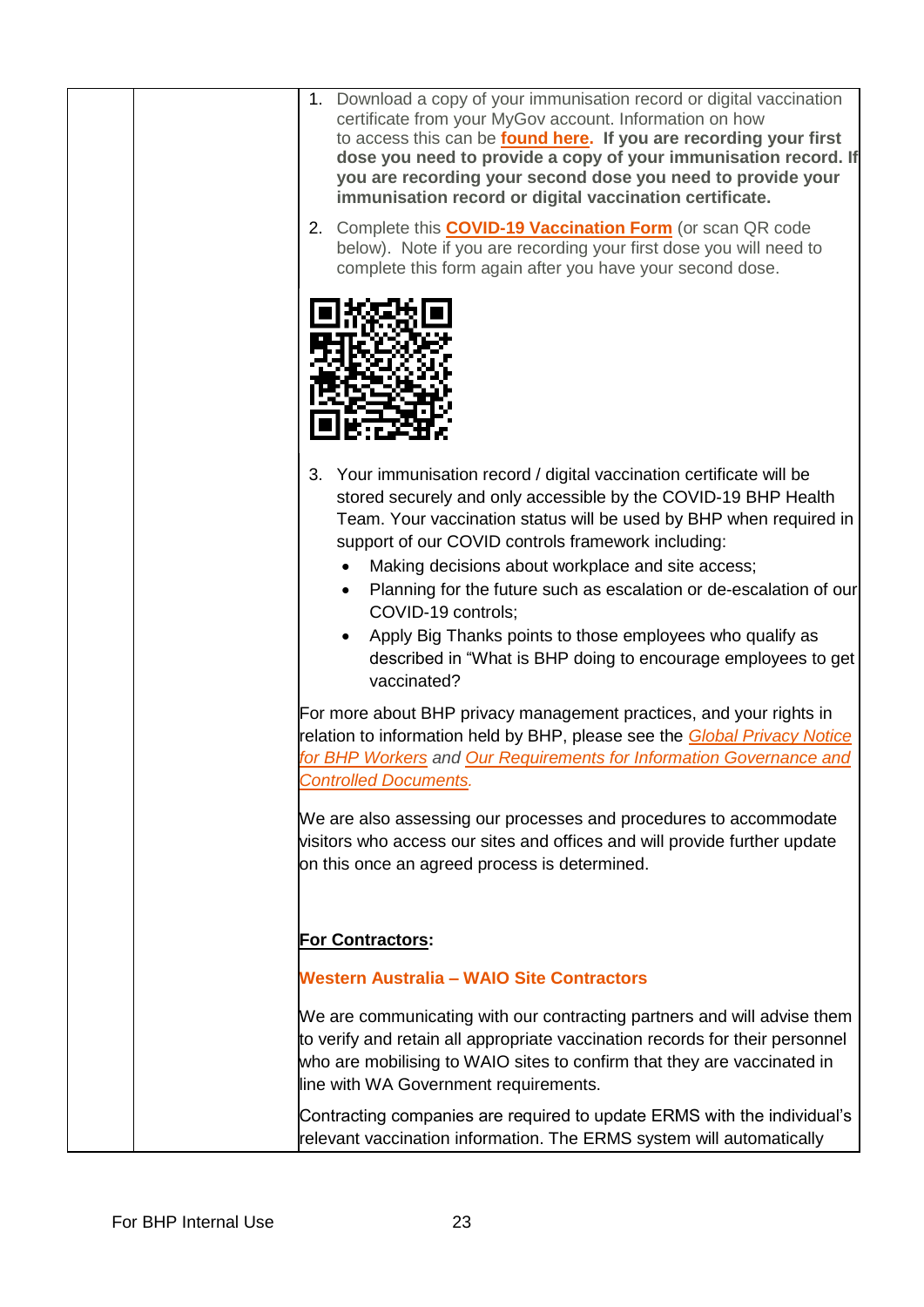|     |                                                   | revoke site access if this is not done by the required dates for the required<br>doses.                                                                                                                                                                                            |
|-----|---------------------------------------------------|------------------------------------------------------------------------------------------------------------------------------------------------------------------------------------------------------------------------------------------------------------------------------------|
|     |                                                   | Contract Owners and Purchase Order Owners are requested to work<br>closely with Contract Partners to ensure they understand the<br>requirements and the details of this broader FAQ document (which is now<br>published on the BHP website) to minimise the impact of this change. |
|     |                                                   | For more about BHP privacy management practices, and your rights in<br>relation to information held by BHP, please see the <b>Global Privacy Notice</b><br>for BHP Workers and Our Requirements for Information Governance and<br><b>Controlled Documents.</b>                     |
|     |                                                   | Workers accessing the Perth office who have an ERMS profile will need<br>to follow the process for Western Australia – WAIO Site Contractors. If no<br>ERMS access use either the BHP COVID-19 Vaccine Portal or the<br>process for All other states and Assets                    |
|     |                                                   | <b>Other states and Assets including;</b>                                                                                                                                                                                                                                          |
|     |                                                   | <b>BMA</b>                                                                                                                                                                                                                                                                         |
|     |                                                   | <b>BMC</b>                                                                                                                                                                                                                                                                         |
|     |                                                   | <b>Olympic Dam</b>                                                                                                                                                                                                                                                                 |
|     |                                                   | <b>Nickel West</b>                                                                                                                                                                                                                                                                 |
|     |                                                   | <b>NSWEC</b>                                                                                                                                                                                                                                                                       |
|     |                                                   | <b>Contractors supporting a BHP Function</b>                                                                                                                                                                                                                                       |
|     |                                                   | <b>Corporate Offices</b>                                                                                                                                                                                                                                                           |
|     |                                                   | As a Contract Partner to BHP you're are obligated to provide the COVID-<br>19 vaccine status of your workers to continue to access BHP workplaces.                                                                                                                                 |
|     |                                                   | BHP had developed a bulk download process for Contract Partners to<br>make this process as simple as possible. Full information on how this<br>works is detailed in the document available at this <i>link</i> .                                                                   |
|     |                                                   | Throughout this process, the existing COVID-19 Vaccine Portal process<br>will still be available for Contractors to provide their vaccine data to BHP.                                                                                                                             |
|     |                                                   | <b>For APU</b>                                                                                                                                                                                                                                                                     |
|     |                                                   | For Petroleum Contractors mobilising to site, vaccination status is<br>required to be entered into the Vantage system.                                                                                                                                                             |
| 602 | Is there a manual<br>way to access the<br>portal? | Yes – there is a hard copy form that the Health Specialists at site can<br>assist you with. We will still require the Medicare Vaccination Certificate or<br>a copy of your immunisation record to verify the accuracy of the<br>vaccination declaration.                          |
| 603 | How is data<br>protected on the                   | The Vaccination Data Capture Portal is secure and once submitted, your<br>information (including your vaccination certificate) will be assessed by the<br>Covid-19 health professional and then transferred to BHP's primary health                                                |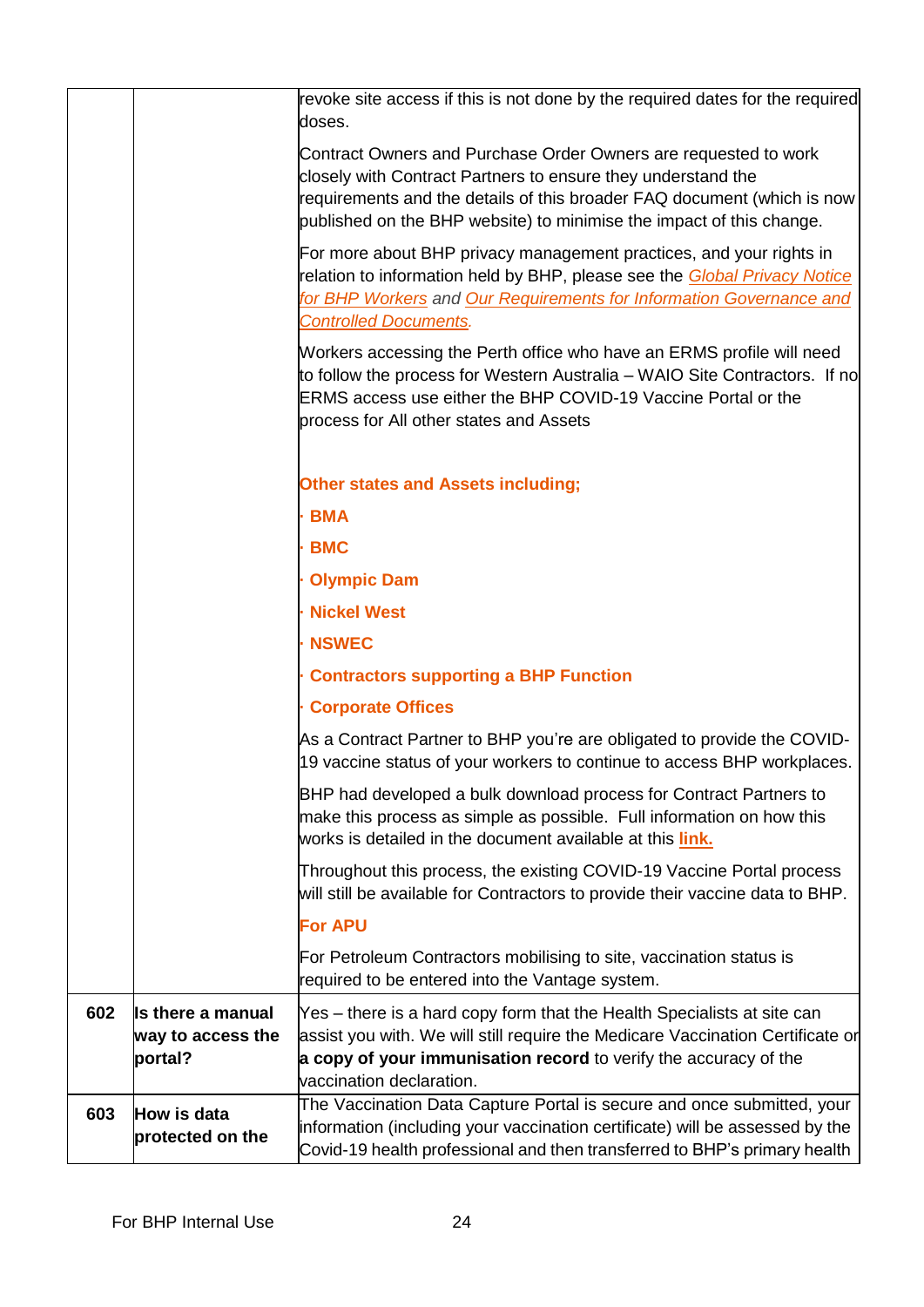|     | <b>Vaccination Data</b><br><b>Capture Portal?</b>         | management system (Cority). Cority is only accessible to members of<br><b>BHP's Health and Medical teams.</b>                                                                                                                                                                                                                                                                                                                                                                                                                                                                                                                                                                                                                                                   |
|-----|-----------------------------------------------------------|-----------------------------------------------------------------------------------------------------------------------------------------------------------------------------------------------------------------------------------------------------------------------------------------------------------------------------------------------------------------------------------------------------------------------------------------------------------------------------------------------------------------------------------------------------------------------------------------------------------------------------------------------------------------------------------------------------------------------------------------------------------------|
|     |                                                           | For more information about BHP privacy management practices, and<br>about your rights in relation to information held by BHP, please see<br>the <b>Global Privacy Notice for BHP Workers and Our Requirements</b><br>for Information Governance and Controlled Documents                                                                                                                                                                                                                                                                                                                                                                                                                                                                                        |
| 604 | the Vaccination<br><b>Data Capture Portal</b><br>be used? | How will the data in Vaccination data will assist us to plan and make informed decisions<br>relating to our COVID controls framework, including:<br>Making decisions about workplace and site access;<br>Planning for the future such as escalation or de-escalation of our<br>COVID-19 controls;<br>Apply Big Thanks points to those employees who qualify as<br>described in "What is BHP doing to encourage employees to get<br>vaccinated?"<br>Vaccination data used for the purposes described will be handled and<br>treated in accordance with BHP's Privacy Principles and Information<br>Protection Framework as detailed in <b>Our Requirements for</b><br><b>Information Governance and Controlled Documents</b>                                     |
| 605 | Is the portal for<br>both employees<br>and contractors?   | <b>For Employees:</b><br>The Vaccination Data Capture Portal is for use by all employees. Please<br>refer to FAQ601 for more information on how to use the portal.<br><b>For Contractors:</b>                                                                                                                                                                                                                                                                                                                                                                                                                                                                                                                                                                   |
| 606 | Where will the<br><b>Vaccination Data be</b><br>kept?     | Please refer to FAQ601 for specifics to your location.<br>Data about your vaccination status will be treated as Health information<br>and stored in BHP's primary health management system (Cority). The<br>requirement to retain your vaccination data will be reviewed periodically.<br>For more information about BHP privacy management practices, and<br>about your rights in relation to information held by BHP, please see<br>the <b>Global Privacy Notice for BHP Workers</b><br>Any vaccination data used for the purposes described will be handled and<br>treated in accordance with BHP's Privacy Principles and Information<br>Protection Framework as detailed in Our Requirements for<br><b>Information Governance and Controlled Documents</b> |
| 607 | Who will have                                             | BHP's Health and Medical teams will have access to your vaccination<br>ldata                                                                                                                                                                                                                                                                                                                                                                                                                                                                                                                                                                                                                                                                                    |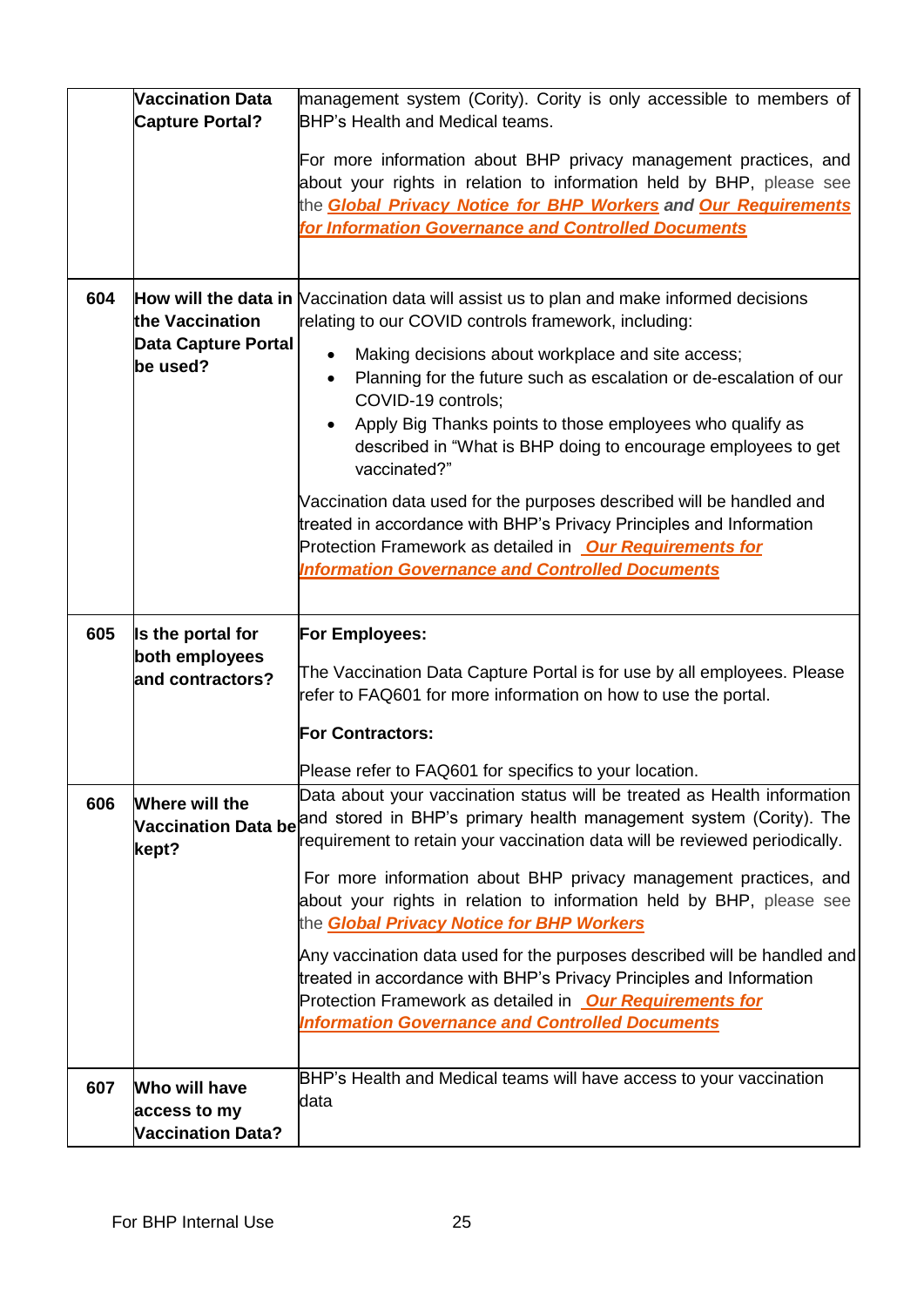|     |                                                                                                                               | For more information about BHP privacy management practices, and<br>about your rights in relation to information held by BHP, please see<br>the <b>Global Privacy Notice for BHP Workers</b><br>Vaccination data used for the purposes described will be handled and<br>treated in accordance with BHP's Privacy Principles and Information<br>Protection Framework as detailed in <b>Our Requirements for</b><br><b>Information Governance and Controlled Documents</b>                                                                                                                               |
|-----|-------------------------------------------------------------------------------------------------------------------------------|--------------------------------------------------------------------------------------------------------------------------------------------------------------------------------------------------------------------------------------------------------------------------------------------------------------------------------------------------------------------------------------------------------------------------------------------------------------------------------------------------------------------------------------------------------------------------------------------------------|
| 608 | I do not want my<br>Vaccination<br>certificate or any<br>other medical<br>information<br>uploaded into a<br><b>BHP</b> system | Once vaccination is required as a condition of workplace entry, we will<br>need our workforce (employees and contractors) to provide their<br>vaccination status to enable access to BHP workplaces.<br>Providing your consent for BHP to collect and use your vaccination status<br>information is voluntary and you are free to withdraw, alter or restrict your<br>consent at any time by notifying BHP in writing. Without access to this<br>information, we may assume that you have not received the COVID-19<br>vaccine for the purpose of our controls, including workplace entry<br>controls. |
| 609 | I have received my<br>second vaccine but<br>I did not receive a<br>digital vaccination<br>certificate. What<br>can I do?      | We encourage you to use the portal as this is a secure and efficient<br>method for you to provide the necessary information.<br>There are two ways to get online proof of your second COVID-19<br>vaccination. You can go online to get either:<br>an immunisation history statement<br>COVID-19 digital certificate<br>Your <i>immunisation history statement</i> shows all the immunisations you've<br>had that are on the Australian Immunisation Register (AIR).                                                                                                                                   |
|     |                                                                                                                               | COVID-19<br>certificate<br>only shows<br>COVID-19<br>The<br>digital<br>your<br>vaccinations and is the most preferred method. You'll be able to get your<br>digital certificate after you've had all required doses of a vaccine as<br>approved for use in Australia.<br>Your provider needs to input your vaccination details to the AIR so you<br>can get proof. This can take a few days.<br>Use the step by step guide to find out how you can get proof of your                                                                                                                                   |
|     |                                                                                                                               | COVID-19 vaccinations online.                                                                                                                                                                                                                                                                                                                                                                                                                                                                                                                                                                          |
| 610 | What is the<br>retention and<br>disposal policy for<br><b>Employees and</b><br>Contractors?                                   | <b>Employees:</b> Subject to local laws such as public health directions, the<br>copy of any vaccination or immunisation certificate uploaded into the<br>Vaccine Data Capture Portal will be disposed of once it has been<br>vaccination data for reviewed by a qualified HSE professional and your vaccination status<br>recorded (which will include the vaccination type, dates of your<br>vaccination and certificate identification number).                                                                                                                                                     |
|     |                                                                                                                               | Your vaccination status information will assist us in managing COVID-19<br>control escalation and de-escalation to minimise the risk of COVID-19<br>infection as the pandemic situation evolves. This means, your vaccination                                                                                                                                                                                                                                                                                                                                                                          |